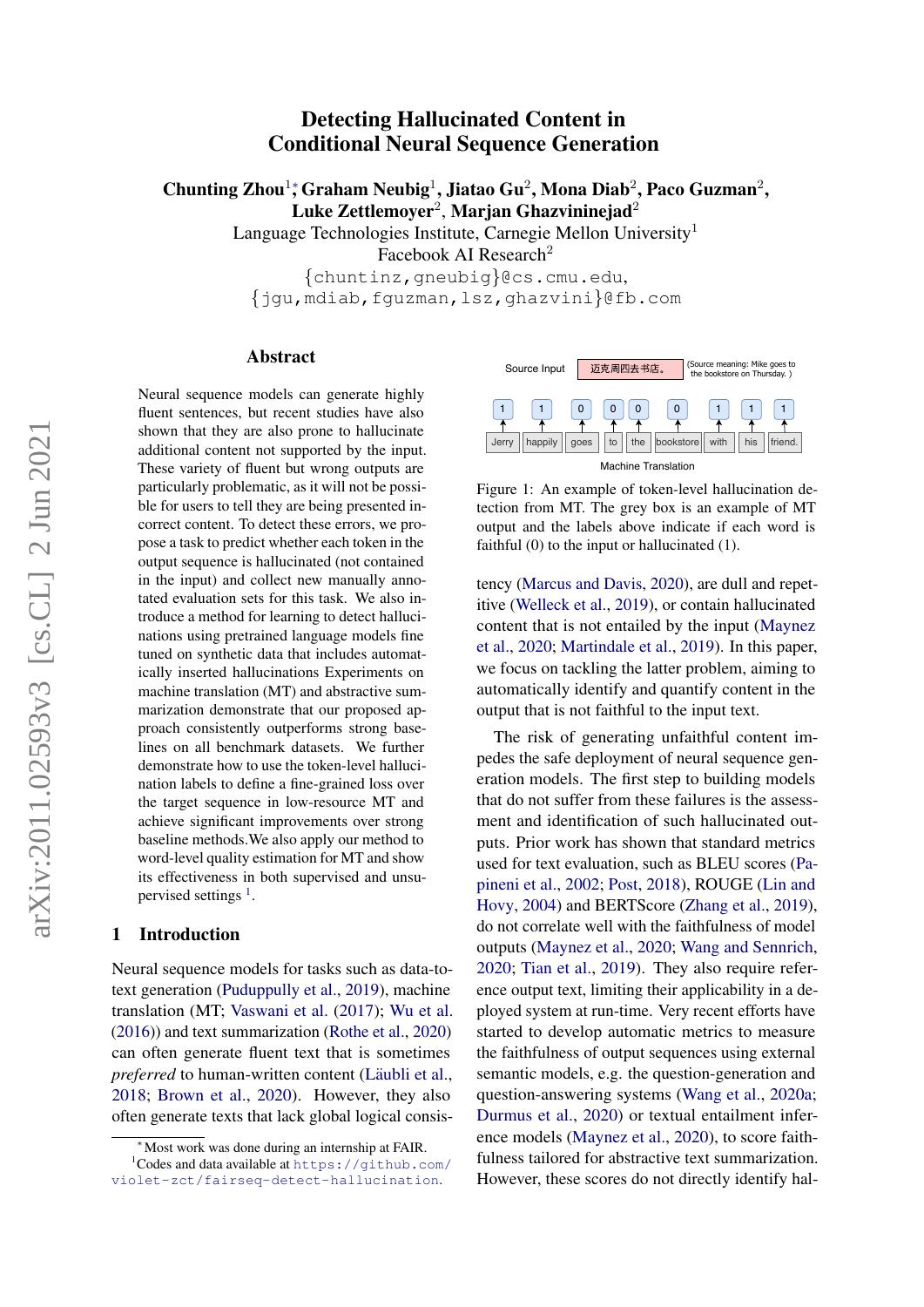lucinated tokens and only correlate weakly with human judgements.

We propose a new task for faithfulness assessment - hallucination detection at the token level, which aims to predict if each token in the machine output is hallucinated or faithful to the source input. This task does not use the reference output to assess faithfulness, which offers us the ability to also apply it at run-time. Similar to the spirit of our proposed task, word-level quality estimation [\(Specia et al.,](#page-10-10) [2018;](#page-10-10) [Fonseca et al.,](#page-9-3) [2019\)](#page-9-3) in the MT community predicts if tokens are correctly translated based on human post-editing. However, these methods generally do not distinguish errors in terms of fluency and adequacy [\(Specia et al.,](#page-10-11) [2011\)](#page-10-11), with the exception of a subset of the WMT 2020 shared task on quality estimation [\(Specia et al.,](#page-10-12) [2020\)](#page-10-12), where different types and levels of severity of word-level errors are defined. Our proposed task specifically focuses on hallucination errors, and we define these errors in a simpler way with only binary labels, which we argue makes them simpler to use and more conducive to labeling at large scale. The proposed hallucination detection method (described below) is also applicable to the word-level quality estimation task as demonstrated in [§5.4.](#page-6-0)

We measure hallucination for two conditional sequence generation tasks – abstractive summarization and MT. For the former, we produce a benchmark dataset from recently released annotations [\(Maynez et al.,](#page-10-4) [2020\)](#page-10-4). For MT, we carefully design human assessment guidelines and create highquality annotations, which will be released to aid future research. To learn token-level hallucination prediction for general conditional sequence generations tasks, we propose a novel method that creates synthetic "hallucinated" data and finetunes a pretrained language model [\(Liu et al.,](#page-9-4) [2019;](#page-9-4) [Conneau](#page-9-5) [et al.,](#page-9-5) [2020\)](#page-9-5) on it. Without any human annotated supervised training data, we achieve an average F1 of around 0.6 across all the benchmark datasets, setting initial performance levels for this new task.

Predicting hallucination labels at the token level provides a tool for diagnosing and interpreting model outputs, which allows us to flag potential risks when the model is applied to previously unseen inputs. Additionally, we show how to use these token-level hallucination labels in two case studies to improve self-training [\(Scudder,](#page-10-13) [1965\)](#page-10-13) and learning from noisy mined bitext [\(Koehn et al.,](#page-9-6) [2019\)](#page-9-6) in low-resource MT. In both cases, there can be noise in the target text, either produced by the self-training teacher or errors in the mining process. However, most outputs are only partially erroneous (see examples in Appendix [E.3\)](#page-15-0) and the rest of the output is still useful for training, as we show by introducing different token-level loss truncation schemes that use our proposed hallucination detection methods. Our best methods outperform strong baselines by a large margin, and reduce the number of hallucinations.

## <span id="page-1-2"></span>2 Token-level Hallucination Prediction

For source sequence  $S$  and generated output sequence  $G$ , following [Maynez et al.](#page-10-4) [\(2020\)](#page-10-4) we define any span  $g_i, \dots, g_{i+j}$   $(j \geq 0)$  in G as being "hallucinated" if it is not supported by the source input  $S<sup>2</sup>$  $S<sup>2</sup>$  $S<sup>2</sup>$  More specifically, we consider two types of hallucination, which are not mutually exclusive:

**Extrinsic hallucinations:** a span  $g_i, \dots, g_{i+j}$  in G consists of additional content without clear grounding in the input. In Fig. [1,](#page-0-1) the word *"happily"* in the machine translation belongs to this case, as there is no word in the input sentence that clearly corresponds to "happy".

Intrinsic hallucinations: a span of word(s) in G contains incorrect information due to synthesizing content using information present in S. In Fig. [1,](#page-0-1) *"Jerry"* in the MT is a hallucinated word and should be replaced by *"Mike"*. Note that multiword phrases can also be marked intrinsic hallucinations, such as "this is a book" being hallucinated from "this is not a book", where "this is" is a minimal span corresponding to the hallucination.

The above definitions are for illustrative purposes; we do not explicitly label whether a hallucination is intrinsic or extrinsic, only whether one exists at all. Given these spans, we aim to identify all the span(s) satisfying the above conditions in machine generation  $G<sup>3</sup>$  $G<sup>3</sup>$  $G<sup>3</sup>$ 

Human Assessment of Hallucinations To facilitate the assessment of hallucinations in MT, we conduct human annotations on outputs of MT models in the patent and COVID-19 domain. Three bilingual annotators were presented the source sentence, the reference sentence and the MT output, and they were asked to label each sentence with

<span id="page-1-0"></span> $2$ Content that is paraphrased or can otherwise be inferred by the source document is not considered hallucinated.

<span id="page-1-1"></span>We do not annotate under-generations e.g. the source input is only partially translated or summarized.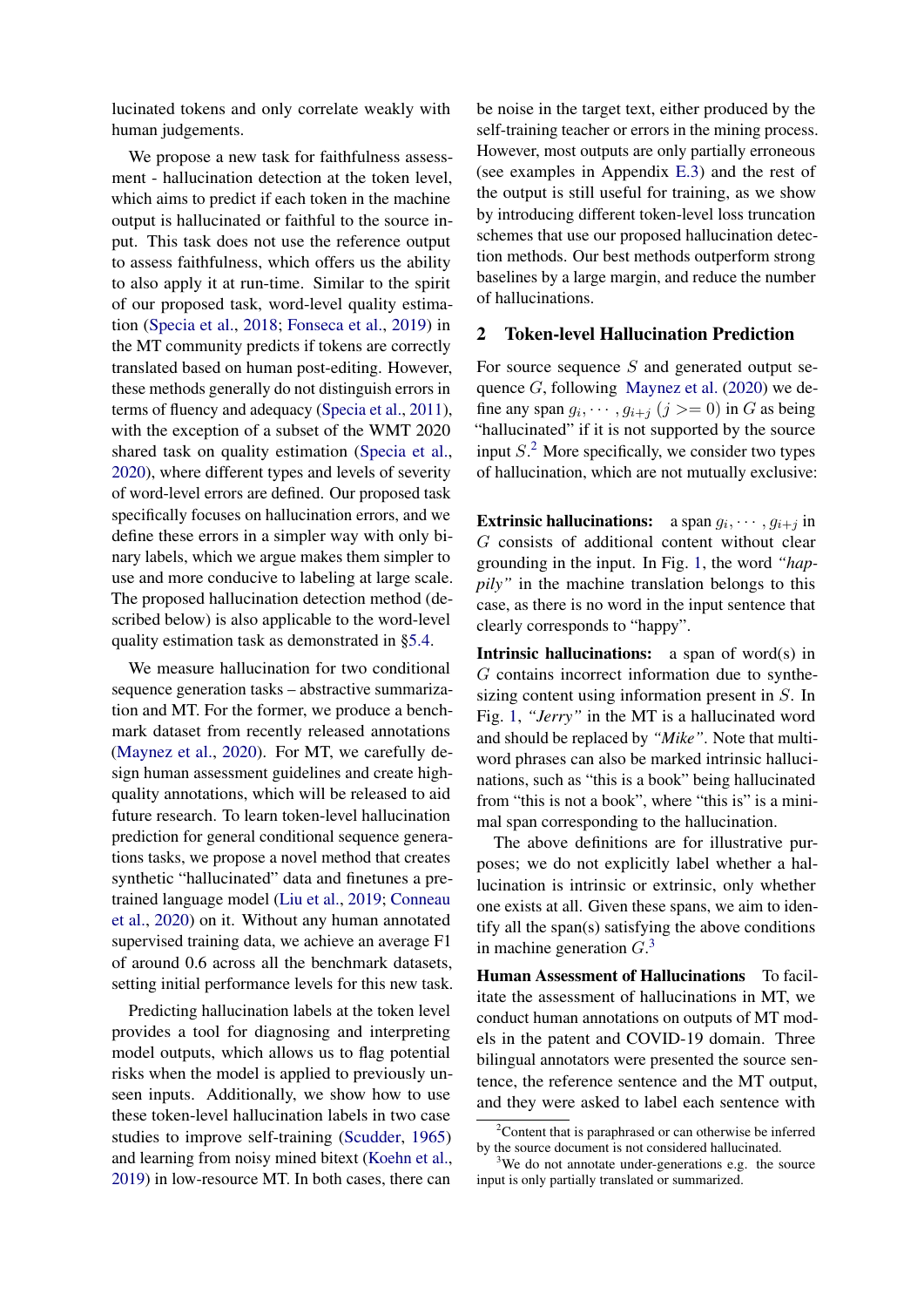one of the three types of labels: incomprehensible, faithful, and contains hallucinations. If the translation contains hallucinations, we asked the annotators to tag all the tokens that were not faithful to the source. The final benchmark datasets were created by taking majority labels among three annotators. We present more details regarding annotation guidelines and pipelines in Appendix [A.](#page-12-0)

We compute the Fleiss's Kappa [\(Fleiss,](#page-9-7) [1971\)](#page-9-7) (FK) scores of our annotations for MT and the processed annotations from [\(Maynez et al.,](#page-10-4) [2020\)](#page-10-4) on abstractive summarization (Tab. [5](#page-13-0) in Appendix [A\)](#page-12-0). We achieved moderate agreement (FK≈0.56) on the token-level hallucination annotations and substantial agreement ( $FK \approx 0.67$ ) on the sentence-level annotations, while [Maynez et al.](#page-10-4) [\(2020\)](#page-10-4) achieved substantial or almost perfect agreement ( $FK \approx 0.8$ ) on the XSUM dataset. For MT, we conjecture that it is relatively hard to achieve consistent agreement among annotators for several reasons. First, although we have made detailed annotation guidelines following the definition of hallucination in § [2,](#page-1-2) it could still be difficult for annotators to distinguish between ungrammatical translations and hallucinations. Second, it was sometimes difficult for annotators to understand the specialized text in the patent domain.

### 3 Token-level Hallucination Detection

We propose a general-purpose method for tokenlevel hallucination detection for conditional sequence generation tasks. Given the source input S, we first formulate the task of token-level hallucination detection as a sequence labeling problem where a binary label is predicted at each position  $G_t$  of the machine generation  $G$ . One straightforward way of learning this task is to train a model with supervised data in the form of  $((S, G), L_G)$ where  $L_G$  are the labels at every position of G that indicate if each word is a hallucinated one or not. However, because such labeled training data is not readily available, we propose an approach to automatically create synthetic training data.

## <span id="page-2-3"></span>3.1 Synthetic Data Creation

We use bi-text from the training data to create synthetic examples by automatically inserting new, hallucinated target-side tokens. More specifically, we take target sequence  $T$  and create a hallucinated version of it denoted  $T'$  with associated hallucination labels for each token in  $T'$ . Then we can train

<span id="page-2-0"></span>

Figure 2: Generation of synthetic data with hallucination labels. A hallucinated version of  $T$  is generated by feeding the noised sentence to the encoder-decoder model BART. Hallucination labels are assigned to each token by computing the edit distance between  $T'$  and T. Labels of 1 refer to hallucinated words.

a supervised model on this synthetic labeled data set of  $((S, T'), L_{T'})$ . The key challenge is that  $T'$ should be a fluent sentence that does not differ too much from T.

Generation of hallucinated sentences To control this synthetic hallucination process, we build on a pre-trained denoising autoencoder, which maps a corrupted sentence back to the original text it was derived from, learning to reconstruct missing words that have been arbitrarily masked out. Specifically, we use the BART model [\(Lewis](#page-9-8) [et al.,](#page-9-8) [2020\)](#page-9-8), without providing it any access to the source sentence, thereby encouraging it to insert new content as needed to ensure fluency. As shown in Fig. [2,](#page-2-0) we first apply a noising function that removes words from the original target sentence  $T^4$  $T^4$  and then use a pretrained BART to generate  $T'$ conditioned on the noised  $T$  with beam search.

<span id="page-2-2"></span>

Figure 3: An example of label assignment.

Label assignments After obtaining the hallucinated sentence  $T'$  with BART, we need to assign appropriate labels to each token in  $T'$  to mark which words are hallucinated. We compute the edit distance between  $T'$  and  $T$ , and back-trace the deletion and substitution operations with dynamic programming. All the positions in  $T'$  involving these two operations are labeled as hallucinations and everything else is considered faithful to T. Fig. [3](#page-2-2) shows an example of label assignment with edit distance, where words in red are replaced and words in blue are deleted to convert  $T'$  to  $T$ . Assigning labels with edit-distance can not always guarantee correct labels, but we find that this simple approach

<span id="page-2-1"></span><sup>&</sup>lt;sup>4</sup>We also applied other noising functions, please see [§5.1](#page-4-0)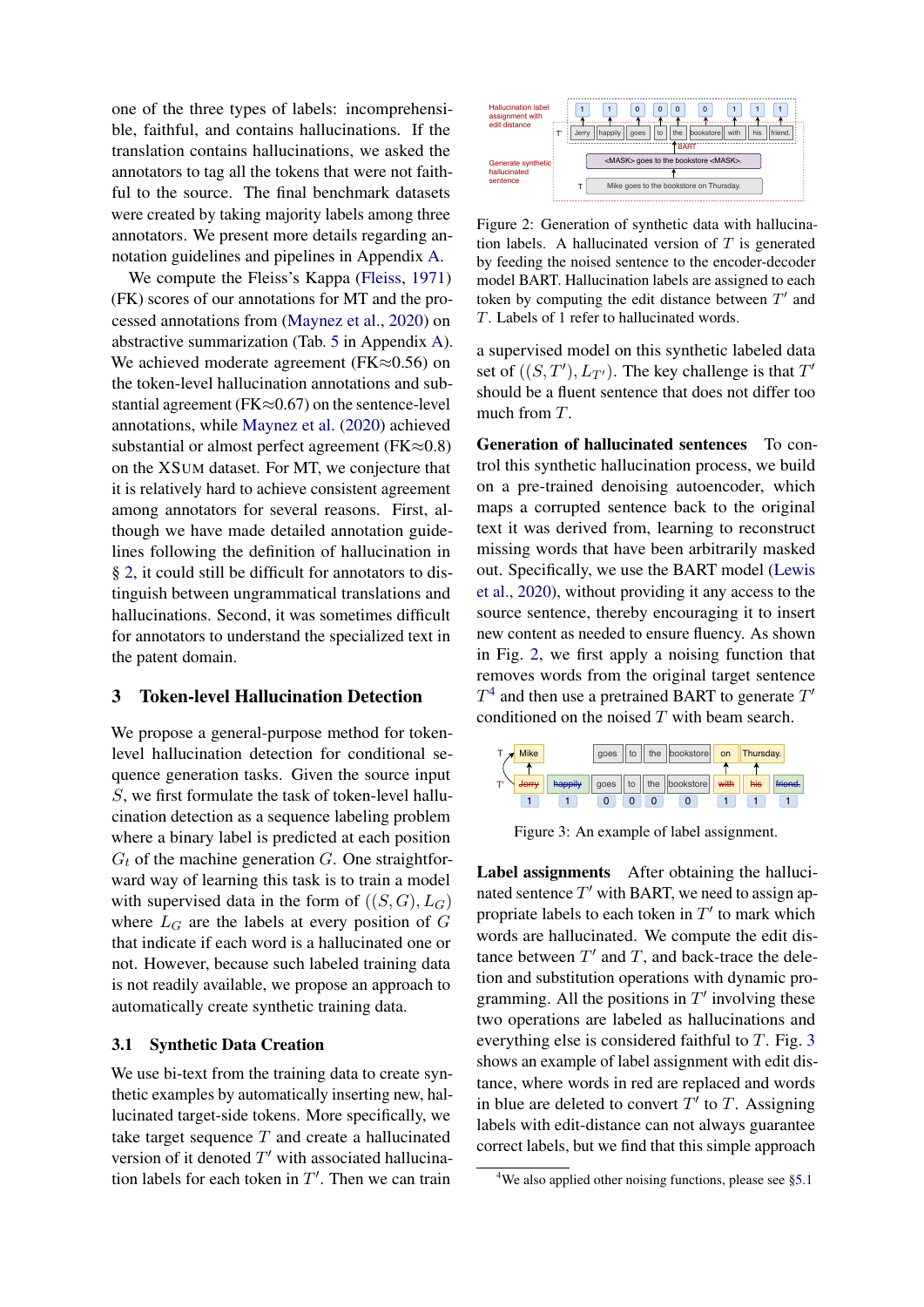provides sufficiently high quality training data for effective hallucination detection in practice.

### <span id="page-3-1"></span>3.2 Finetuning on Synthetic Data

Hallucination prediction loss We follow the common practice in natural language understanding (NLU) tasks and finetune a pretrained language model (LM) on our synthetic data. We finetune a cross-lingual LM [\(Conneau et al.,](#page-9-5) [2020\)](#page-9-5) for MT and a monolingual LM [\(Liu et al.,](#page-9-4) [2019\)](#page-9-4) for summarization. In both cases, we concatenate the input, true target and hallucinated target denoted  $(S, T, T)$  $T'$ ) as a single input sequence to the model. Then we minimize the standard classification loss  $\mathcal{L}_{pred}$ over the pseudo hallucination labels  $L_{T}$  on top of the final hidden vectors of each token in  $T'$  as shown in Fig. [4.](#page-4-1)

Although using only the source text and hallucinated target  $(S, T')$  as the input should be sufficient to learn to predict hallucinations, we can also easily measure the extent to which including the true target  $T$  in the input could help the model. At test time, when evaluating the faithfulness of the machine outputs  $G$ , we do not use the true target  $T$ and perhaps surprisingly find our model can generalize well without references, even when they were present during training.

To prevent the model from overly relying on the true target  $T$  and learning spurious correlations (e.g. the edit distance), we explored two techniques: (1)  $$ the dependence on the source input; (2) *paraphrase* – recall that at synthetic data generation time, we generate  $T'$  from BART conditioned on the noised T. Instead, we can apply noise functions to the paraphrased sentence of  $T$ . We create paraphrased targets via knowledge distillation [\(Kim and Rush,](#page-9-9) [2016\)](#page-9-9) where we use the output from pretrained Seq2Seq model conditioned on the source sentence in the bi-text corpus as the paraphrased target. Let D denote the paraphrased sentence of T and  $D'$  denote the generation from BART conditioned on the noised D. Then we create pseudo labels of  $D'$  denoted  $L_{D}$  by computing the edit-distance between the  $D'$  and  $D$  and use  $((S, T, D'), L_{D'})$  as the training data for finetuning. Since the pseudo labels are created based on D, it can prevent the model from learning the edit-distance between  $T$  and  $D'$  easily. We provide ablation studies in Appendix [D.](#page-14-0)

Masked LM loss We also add the masked language model loss (MLM)  $\mathcal{L}_{mlm}$  following [\(Devlin](#page-9-10)

[et al.,](#page-9-10) [2019\)](#page-9-10). To learn this loss, we create a different batch from the above by concatenating only the source  $S$  and target  $T$  as the input, since the hallucinated target  $T'$  could provide erroneous information for predicting masked words in T. We find that such multi-task learning objective helps learn better representations of the input and further improves performance on predicting hallucination labels. The final loss is  $\mathcal{L} = \mathcal{L}_{pred} + \alpha \cdot \mathcal{L}_{mlm}$ where  $\alpha$  is a hyperparameter.

## 4 Evaluation Tasks and Data

We examine hallucination in abstractive text summarization and machine translation (MT) tasks, using the models and datasets described below.

### 4.1 Abstractive Text Summarization

[Maynez et al.](#page-10-4) [\(2020\)](#page-10-4) studied hallucination problems in extreme summarization on the XSUM dataset which comprises 226,711 British Broadcasting Corporation (BBC) articles paired with their single-sentence summaries. They randomly sampled 500 articles from the XSUM test set and evaluated summaries from four abstractive summarization systems: PtGen [\(See](#page-10-14) [et al.,](#page-10-14) [2017\)](#page-10-14), TConvS2S [\(Narayan et al.,](#page-10-15) [2018\)](#page-10-15), TranS2S [\(Vaswani et al.,](#page-10-1) [2017\)](#page-10-1) and BERTS2S [\(Rothe et al.,](#page-10-2) [2020\)](#page-10-2). [Maynez et al.](#page-10-4) [\(2020\)](#page-10-4) asked human annotators to label the spans in the machine generated summaries if they were unfaithful to the article. We post-processed their human annotations by majority voting and created test datasets for each of the summarization systems.

### <span id="page-3-0"></span>4.2 MT

Previous work [\(Wang and Sennrich,](#page-11-3) [2020;](#page-11-3) Müller [et al.,](#page-10-16) [2019;](#page-10-16) [Koehn and Knowles,](#page-9-11) [2017\)](#page-9-11) has shown that translation models are particularly prone to hallucination when tested out of domain. We similarly focus on this regime and additionally consider the low resource case where a modest amount of out of domain data is available at training time.

Data We use a multi-domain Chinese-English (Zh-En) translation dataset [\(Wang et al.,](#page-11-4) [2020b\)](#page-11-4) which consists of four balanced domains: *law, news, patent* and *subtitles*. We create a new training data  $D_{train}$  with *law* (1.46M sentences), *news* (1.54M), *subtitles* (1.77M) train data and randomly sample 870 parallel sentences from the *patent* training data. We train two NMT models (described below) on this dataset and test on 150 examples from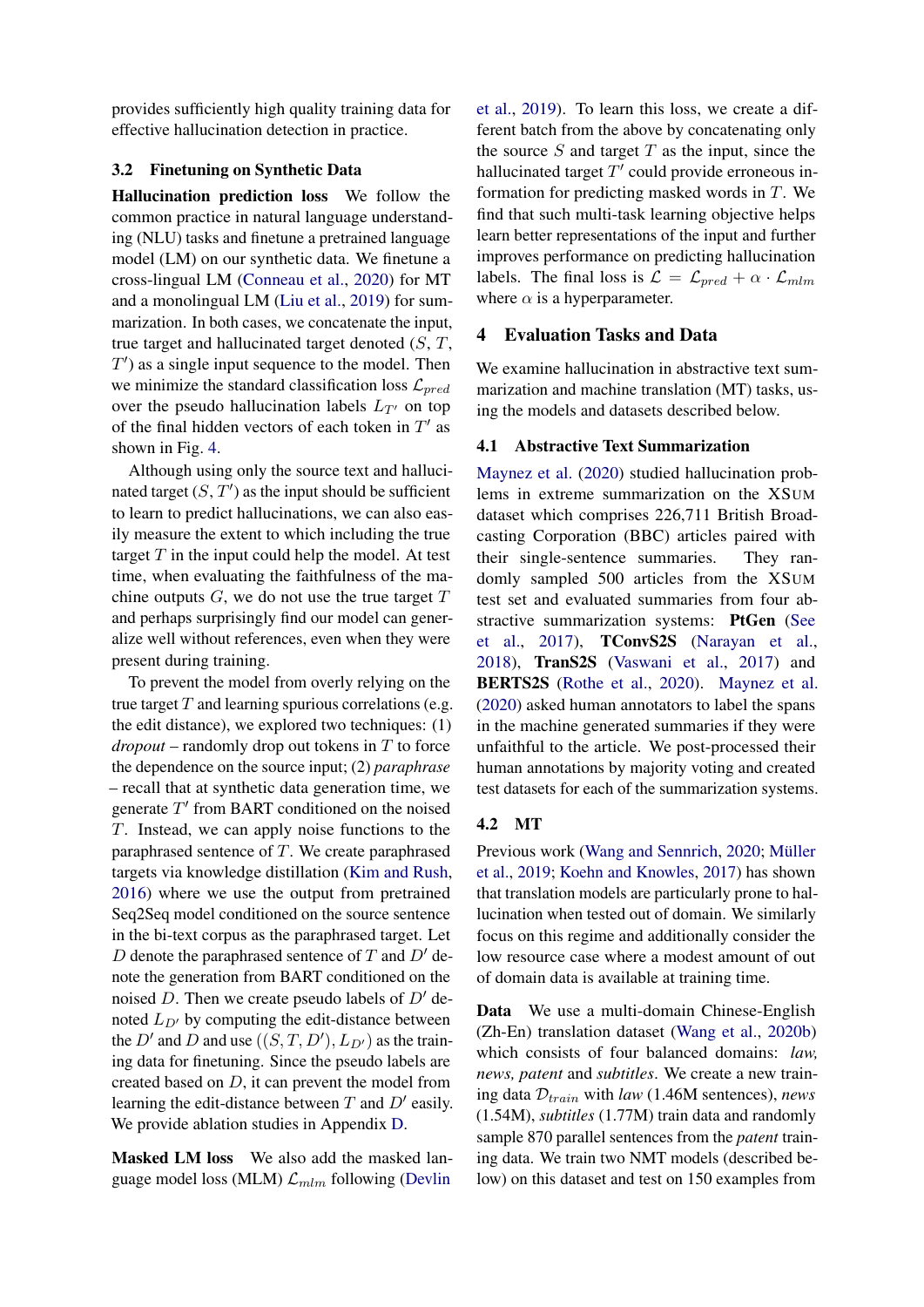<span id="page-4-1"></span>

<span id="page-4-2"></span>Figure 4: Finetuning XLM-Roberta (for cross-lingual generation task, e.g. MT) or Roberta (for monolingual generation task, e.g. text summarization) on the synthetic training data.

| <b>Methods</b>                     | MТ      |                          | <b>Summarization</b> |                 |                |                |
|------------------------------------|---------|--------------------------|----------------------|-----------------|----------------|----------------|
|                                    | TranS2S | <b>MBART</b>             | PtGen                | <b>TConvS2S</b> | <b>TranS2S</b> | <b>BERTS2S</b> |
| Alignment                          | 29.47   | 9.93                     | 38.92                | 37.94           | 34.47          | 35.81          |
| Overlap-based                      | 9.14    | 3.24                     | 57.22                | 54.25           | 53.79          | 55.13          |
| Synonym-based                      | -       | $\equiv$                 | 59.54                | 63.73           | 58.66          | 53.07          |
| Ours (w/o reference)               | 65.75   | 41.92                    | 63.66                | 65.94           | 61.70          | 55.45          |
| Ours $(w/o$ reference $+$ synonym) |         | $\overline{\phantom{m}}$ | 64.72                | 69.37           | 63.88          | 56.49          |
| Ours (w/ reference)                | 66.08   | 46.81                    | 63.89                | 66.28           | 62.24          | 55.88          |

Table 1: F1 (x100) of hallucination labels on MT (seesection [4.2\)](#page-3-0) and abstractive summarization (XSUM). The first block are baseline methods and the second block are our results. Bold indicates best results not using references.

the patent test data. In addition, we also test the NMT models on the COVID-19 domain, sampling 100 examples from the dataset of [Anastasopoulos](#page-8-1) [et al.](#page-8-1) [\(2020\)](#page-8-1). We denote this 250-sentence dataset as  $\mathcal{D}_{eval}$  and ask human annotators to evaluate the level of hallucinations thereof.

Models Our data is generated from two models on which we will measure hallucination (see Appendix [B](#page-12-1) for more details): (1) TranS2S [\(Vaswani](#page-10-1) [et al.,](#page-10-1) [2017\)](#page-10-1) is the standard Transformer Seq2Seq model with 6 encoder layers and 6 decoder layers. (2) MBART [\(Liu et al.,](#page-9-12) [2020\)](#page-9-12) is a Seq2Seq denoising auto-encoder pretrained on large-scale monolingual corpora in many languages. We finetune the 12 layer model on  $\mathcal{D}_{train}$ .

## 5 Experiments

## <span id="page-4-0"></span>5.1 Experimental setup

Synthetic Data Generation We use a pretrained 12 layer BART [\(Lewis et al.,](#page-9-8) [2020\)](#page-9-8) model in the fairseq toolkit [\(Ott et al.,](#page-10-17) [2019\)](#page-10-17) for synthetic labeled data generation. We uniformly sample the percentage of tokens  $p_m$  to mask from [0,  $h_m$ ] for each sentence. We also uniformly sample the probability of replacing a token with a random token from [0,  $h_r$ ] denoted  $p_r$ .  $p_m$  and  $p_r$  are two important factors that affect the noise level when generating the synthetic data. For MT, we set  $h_m$  and  $h_r$ to 0.6 and 0.3 respectively. For abstractive summarization, we use 0.4 and 0.2. We use beam search for decoding from BART with beam size of 4 and length penalty of 3. For MT, we first create paraphrased target sentences  $D'$  through knowledge distillation [\(Kim and Rush,](#page-9-9) [2016\)](#page-9-9) by using the outputs from the same trained TranS2S model on the source inputs.

Hallucination Predictor For MT, we finetune XLM-R [\(Conneau et al.,](#page-9-5) [2020\)](#page-9-5) on the synthetic dataset with batch size of 128, and we annotated 50 examples (different from those in  $\mathcal{D}_{eval}$ ) from the patent test data as the validation dataset. For summarization, we finetune RoBERTa [\(Liu et al.,](#page-9-4) [2019\)](#page-9-4) with batch size of 96 and early stop training with 10K update steps. In addition, we dropout tokens from the reference  $T$  in the input with a rate of  $0.5$ and 0.3 respectively for summarization and MT to learn  $\mathcal{L}_{pred}$ . We set  $\alpha$  to be 0.6 for MT and 0.5 for summarization based on the scales of  $\mathcal{L}_{pred}$  and  $\mathcal{L}_{mlm}$ . For both tasks, we set the mask probability used for  $\mathcal{L}_{mlm}$  to be 0.5, and the initial learning rate to be  $2e - 5$  with polynomial decay. We describe other hyperparameters, including training of MT models, in the Appendix [B](#page-12-1) and [C.](#page-13-1)

#### 5.2 Evaluation of hallucination prediction

In Tab. [1,](#page-4-2) we present the F1 of token-level hallucination labels across six benchmark datasets for MT and abstractive summarization (full results of precision, recall and F1 are presented in Tabs. [7](#page-14-1) and [9](#page-15-1) in the appendix). We compare with three baseline methods that we proposed for this new task: (1) The alignment-based method uses a word alignment model for hallucination assessment. We em-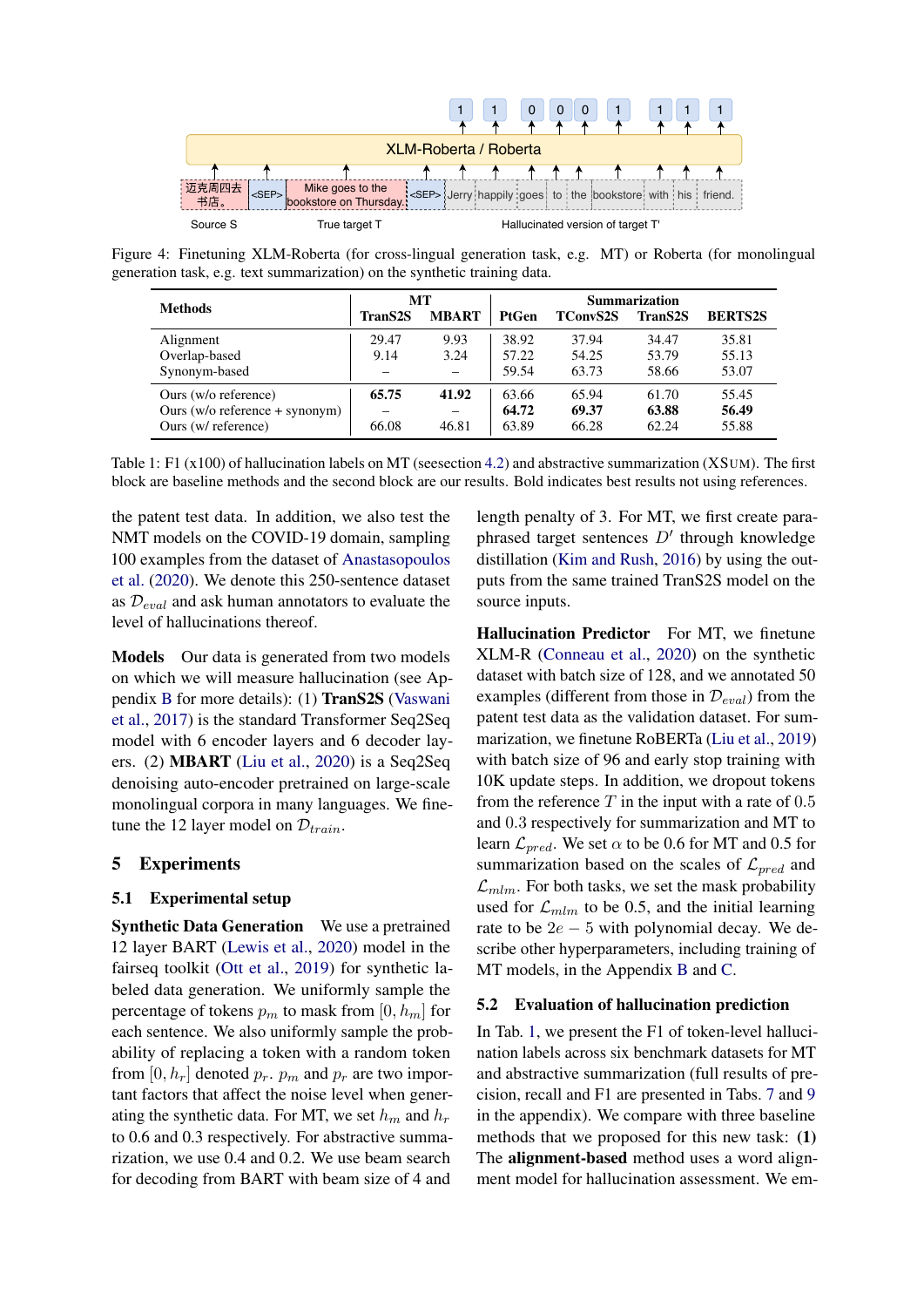<span id="page-5-1"></span>

| <b>Methods</b>           | MТ      |               | <b>Summarization</b> |                  |       |                |
|--------------------------|---------|---------------|----------------------|------------------|-------|----------------|
|                          | TranS2S | MBART   PtGen |                      | TConvS2S TranS2S |       | <b>BERTS2S</b> |
| True hal. tokens $(\%)$  | 18.12   | 11.10         | 46.09                | 52.89            | 46.74 | 37.51          |
| Pred hal. tokens $(\% )$ | 18.56   | 7.99          | 57.22                | 57.68            | 55.78 | 48.84          |

Table 2: Annotated (True) and predicted (Pred) percentage of hallucinated tokens on benchmark test sets.

ploy SimAlign [\(Sabet et al.,](#page-10-18) [2020\)](#page-10-18), an unsupervised aligner, that extracts word alignments from similarity matrices induced from pretrained word embeddings. SimAlign is essentially used for crosslingual tasks, and we adapt it to summarization by using embeddings from the pretrained BERT-large [\(De](#page-9-10)[vlin et al.,](#page-9-10) [2019\)](#page-9-10). We predict a target token as being hallucinated if it is not aligned to the source tokens. (2) The overlap-based method is a heuristic one that predicts a target token as being hallucinated if does not appear in the source. Since it's not feasible to perform string matching between two languages for MT, we use a bilingual lexicon induction method [\(Zhou et al.,](#page-11-5) [2019\)](#page-11-5) to first translate each English word into a Chinese word and then check its existence in the source text. (3) We go further by exploiting synonyms to assess hallucination in the summarization task where we use WordNet [\(Miller,](#page-10-19) [1998\)](#page-10-19) to find synonyms of nouns, verbs, adjectives and adverbs of the target summary and the source article; we predict a target as being hallucinated if its synonym can not be found in the set of the source synonyms.

From Tab. [1,](#page-4-2) we note: (1) The proposed method achieves decent performance on this task and ranks the best among all baseline methods. However the task is still far from being solved is worthy of study in the future. (2) We can see that even though our model learns hallucination prediction with reference  $T$  during training (Sec. [3.2\)](#page-3-1), by applying token dropout to  $T$ , our model generalizes well without feeding the reference at test time. As a contrast, we report the results of predicting with reference at test time and observe that the model can achieve a significantly higher recall but worse precision (Tab. [9](#page-15-1) in appendix). (3) The two non-neural baselines we proposed work surprisingly well on the summarization datasets, especially the synonymbased system. We guess this is because the information of the summaries should come from the source article and a majority of hallucinated words are nouns ([§5.3\)](#page-5-0) which can be easily detected by string matching or synonym matching. Our neural system performs better than these baseline methods but not significantly, and we hypothesize that this is because the RoBERTa model we finetune on only allows a maximum input length of 512, which results in an average cutoff of 158 subwords from the source article and hence loss of source information. By taking the union of the predictions from the synonym-based and our models, we can further obtain improvements on the summarization datasets. We believe the advances in long sequence modeling [\(Beltagy et al.,](#page-8-2) [2020;](#page-8-2) [Kitaev et al.,](#page-9-13) [2020\)](#page-9-13) could help here, and are important to study in future work. (4) At the same time, the baseline methods can not obtain reasonable performance for MT since crosslingual semantic matching is more challenging and our model shows significant improvements.

In Tab. [2,](#page-5-1) we show the percentage of annotated and model predicted hallucinated tokens across the six benchmark sets. We can see that model predictions correlate well with human assessment and have a Pearson correlation coefficient of 0.986.

## <span id="page-5-0"></span>5.3 Analysis

Analysis on Pretrained Models for Conditional Sequence Generation Recent work [\(Maynez](#page-10-4) [et al.,](#page-10-4) [2020\)](#page-10-4) has shown that pretrained models are better at generating faithful summaries as evaluated by humans. In Tab. [2,](#page-5-1) summaries generated from BERTS2S contain significantly fewer hallucinations than other model outputs. We also confirmed this trend in MT that translations from MBART contain less hallucinated content than that from TranS2S.

Analysis on Hallucinated Words and their Partof-Speech Tags In Fig. [5,](#page-6-1) we present the percentage of hallucinated tokens categorized by their part-of-speech tags predicted by a POS tagger [\(Toutanova et al.,](#page-10-20) [2003\)](#page-10-20). First, we see that for both MT and summarization datasets, nouns are the most hallucinated words. In abstractive summarization, verbs also account for a certain number of hallucinations. Second, our model predicted hallucinated words match well with gold annotations on the distributions of POS tags. We also compare the percentage of hallucinations within each POS tag in Appendix [E.2.](#page-15-2) In addition, we provide more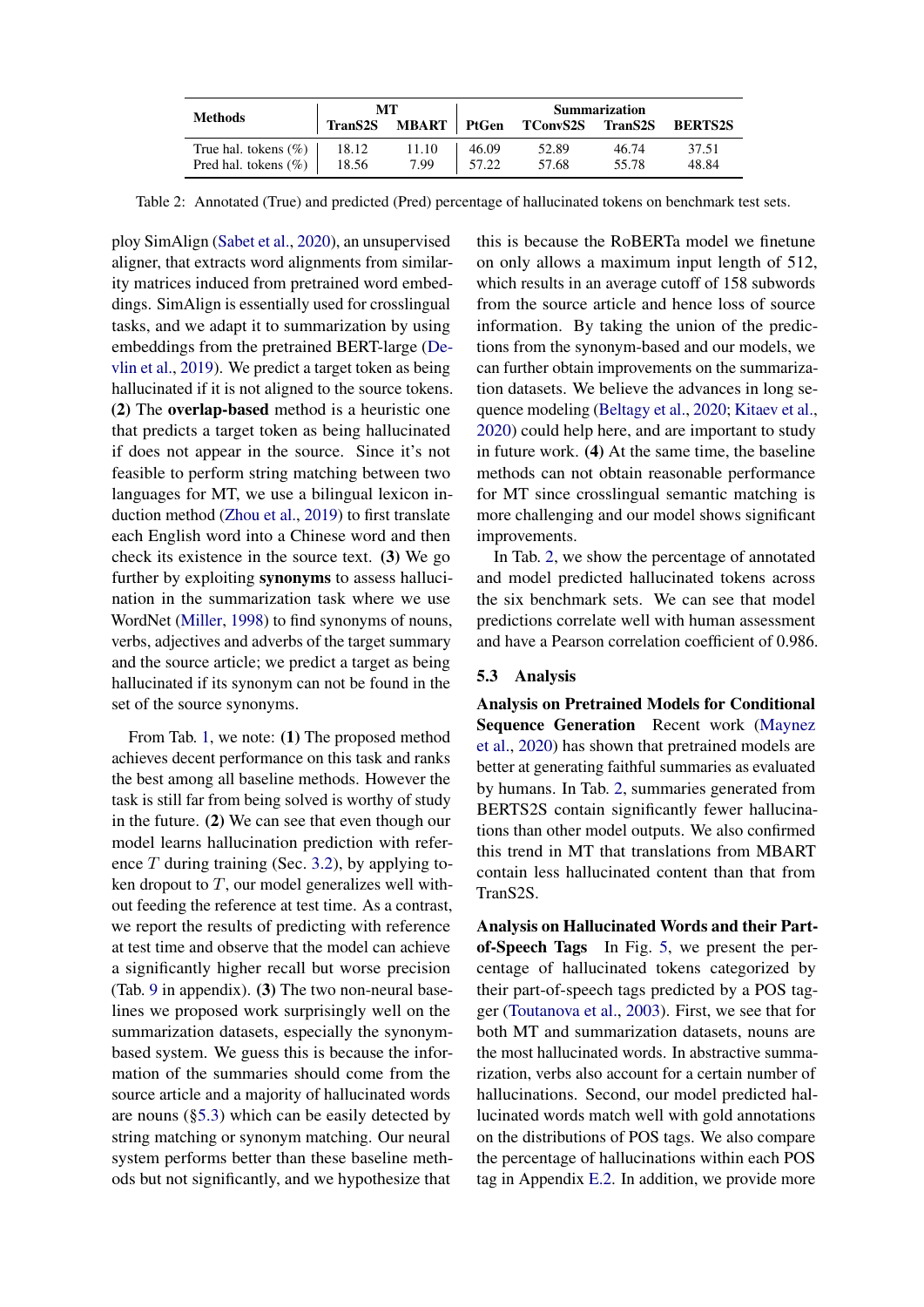<span id="page-6-1"></span>

Figure 5: Relationship of POS tags and percentage of hallucinations for MT (left) and summarization (right).

ablation studies in Appendix [D.](#page-14-0)

## <span id="page-6-0"></span>5.4 Evaluation on Word-level Quality Estimation

As noted in [§1,](#page-0-2) our model is also readily applicable to word-level quality estimation (QE) for MT [\(Fon](#page-9-3)[seca et al.,](#page-9-3) [2019;](#page-9-3) [Specia et al.,](#page-10-12) [2020\)](#page-10-12), which aims to detect word-level errors in MT output. In the WMT shared task of word-level QE, each token of the target sentence is labeled as OK/BAD based on the post-edited target sentences. We evaluate our model on the WMT18 en-de word-level QE shared task [\(Specia et al.,](#page-10-10) [2018\)](#page-10-10) in both the unsupervised and supervised setting. There are 13,442 labeled parallel sentences where the tagged target sentences are from an NMT model. In our supervised setting, we finetune the XLM-R model on these parallel sentences with the objective:  $\mathcal{L}_{pred} + 0.5 * \mathcal{L}_{mlm}$ . In the unsupervised setting, we first create the synthetic data  $(\S 3.1)$  using the post-edited target sentences from the labeled parallel set (13,442) and an additional 50K target sentences from the provided unlabeled parallel set. Then we finetune XLM-R on the created synthetic labeled data. For both settings, we set the weights of the cross-entropy loss for the bad-token labels to be 2.0 because the labels are imbalanced with fewer bad-token labels.

<span id="page-6-2"></span>

| Models                                                         |                |                | BAD-F1 OK-F1 F1-MULT    |
|----------------------------------------------------------------|----------------|----------------|-------------------------|
| OpenKiwi<br>$1^{st}$ place in WMT18<br>$3^{rd}$ place in WMT18 | 48.00<br>36.00 | 91.00<br>85.00 | 44.77<br>44.00<br>30.00 |
| Ours (unsupervised)<br>Ours (supervised)                       | 37.09<br>50.78 | 92.54<br>91.91 | 34.32<br>46.68          |

Table 3: F1 scores (x100) on the test set of WMT18 word-level QE. OpenKiwi [\(Kepler et al.,](#page-9-14) [2019\)](#page-9-14) is the state-of-the-art result on this task.  $1^{st}$  and  $3^{rd}$  place are results from the shared task [\(Specia et al.,](#page-10-10) [2018\)](#page-10-10).

Results We present results in Tab. [3,](#page-6-2) where F1- Mult is the multiplication of F1-scores for the OK and BAD labels. Note that all the baseline models are in the supervised setup and the best baseline OpenKiwi [\(Kepler et al.,](#page-9-14) [2019\)](#page-9-14) is a strong

ensembled system using predictions from multiple models. In contrast, our supervised model only leverages the parallel labeled data without using other resources. Among all the supervised settings, our model outperforms the best system by 2 points in F1-Mult. To make it clear how our unsupervised model performs, we also show the best performed systems in the shared task of WMT18. We observe that our unsupervised setting achieves descent performance and even outperforms the  $3^{rd}$ -ranked system. These results demonstrate that both the full version and the finetuning part of our method provide strong results for word-level QE.

# <span id="page-6-3"></span>6 Case Study I: Improving Self Training in Machine Translation

Predicting hallucination labels at token-level not only allows us to flag potential risks in generation models, but also opens up the possibility of providing fine-grained signals which can be used to define new learning objectives. In this section and the following one, we demonstrate how to leverage the hallucination labels to reduce adverse effects of noisy training instances. Specifically, we show that the fine-grained hallucination signals allow for improved semi-supervised learning ([§6\)](#page-6-3) and training with noisy parallel data ([§7\)](#page-7-0).

### 6.1 Rectified Self-Training for Neural MT

Self training [\(Scudder,](#page-10-13) [1965\)](#page-10-13) is an important semisupervised approach that utilizes unlabeled source data to improve system performance. In a conditional sequence generation task, a teacher model is first trained with bitext  $\mathcal{D}_l = \{\mathbf{s}_i, \mathbf{t}_i\}_{i=1}^N$  and used to make predictions on each sequence in a unlabeled dataset  $\mathcal{D}_u = {\mathbf{s}_j}_{j=N+1}^{N+M}$  to create *pseudo parallel data*  $\mathcal{D}_p = {\mathbf{s}_j, \mathbf{t'}_j}_{j=N+1}^{N+M}$ . The model is then trained on  $\mathcal{D}_l \cup \mathcal{D}_p$ . [He et al.](#page-9-15) [\(2020\)](#page-9-15) finds that with self-training the student model can benefit from such pseudo-parallel data. However, such results require a relatively high-quality teacher, and performance suffers in low-resource setting where no such teacher is available.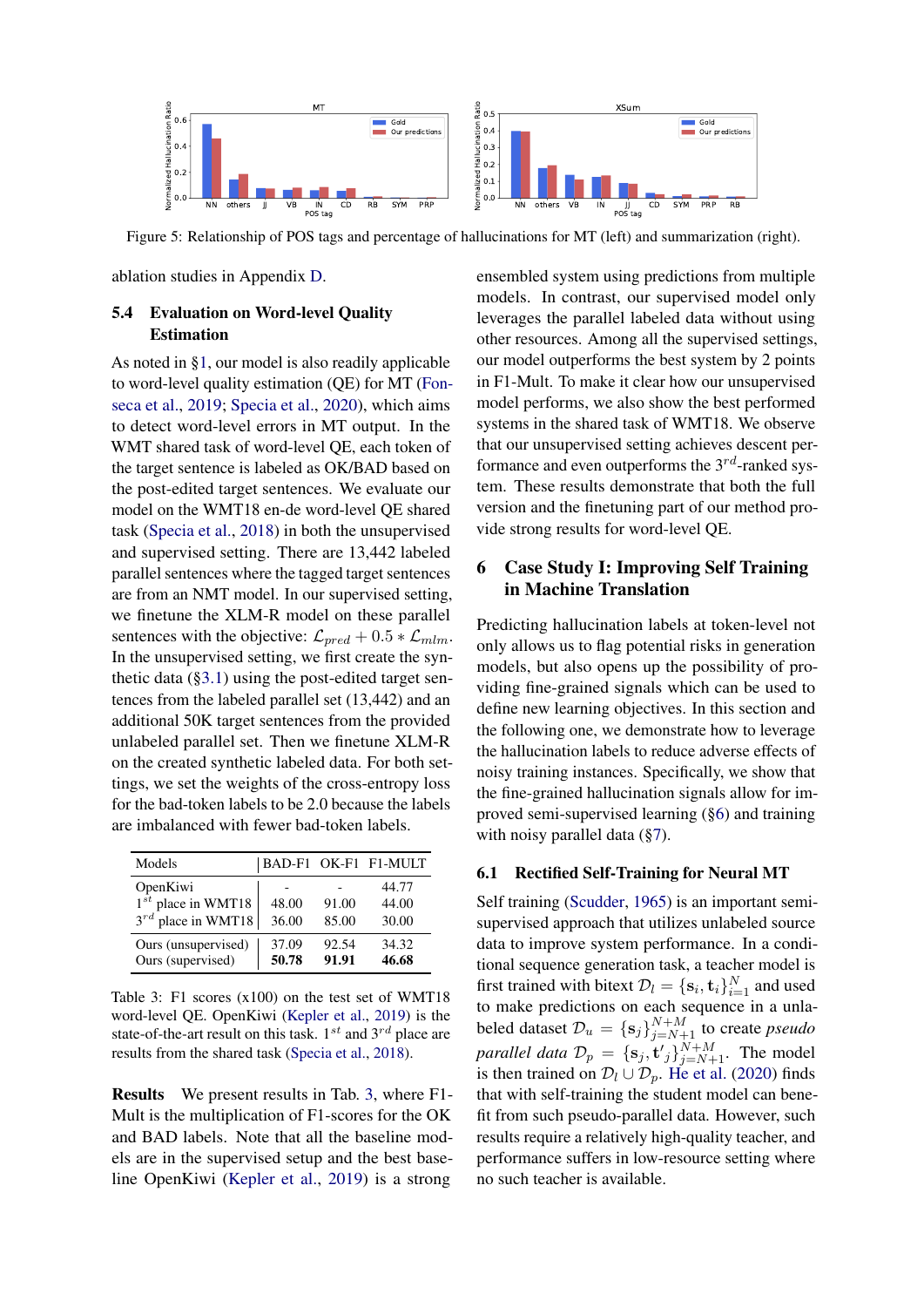We propose to use our token-level hallucination predictions to define a fine-grained loss during training in MT, by penalizing errors less on tokens that more likely to be hallucinated. This is in contrast to previous data filtering methods for MT, which remove entire sentence pairs [\(Junczys-](#page-9-16)[Dowmunt,](#page-9-16) [2018;](#page-9-16) [Kang and Hashimoto,](#page-9-17) [2020\)](#page-9-17).

First, we predict the token-level hallucination labels on the target side of the pseudo parallel data  $\mathcal{D}_p$ . Then we propose two simple methods of using these labels in self-training: (1) We discard the losses of tokens that are predicted as hallucinations and compute the loss on the remaining tokens for each target sequence (token loss truncation). (2) Instead of adjusting losses, we mask the decoder hidden states of those hallucinated positions after the target-to-source cross attention in each decoder layer (decoder HS masking).<sup>[5](#page-7-1)</sup>

<span id="page-7-2"></span>

| Methods                          |       | BLEU BLERUT Hal (%) |       |
|----------------------------------|-------|---------------------|-------|
| baseline                         | 16.14 | $-0.166$            | 13.69 |
| SТ                               | 19.31 | $-0.059$            | 10.00 |
| $ST +$ paraphrase noise $(ST-P)$ | 19.05 | $-0.051$            | 13.48 |
| $ST + random noise (ST-R)$       | 19.97 | $-0.041$            | 12.55 |
| $ST + seq$ loss truncation       | 19.91 | $-0.048$            | 8.26  |
| $ST-R + seq$ loss truncation     | 19.37 | $-0.057$            | 10.06 |
| $ST +$ token loss truncation     | 20.32 | 0.00244             | 6.37  |
| $ST + decoder HS$ masking        | 20.57 | $-0.0001$           | 6.38  |
| $ST-R +$ token loss truncation   | 21.02 | 0.043               | 7.34  |
| $ST-R + decoder HS$ masking      | 20.64 | 0.0308              | 8.70  |

Table 4: BLEU( $\uparrow$ ), BLEURT( $\uparrow$ ) and hallucinated tokens (Hal,  $\downarrow$ ) on the CWMT2017 test set. We compare with noised self-training and sequence-level loss truncation in the second and third blocks respectively.

#### 6.2 Experimental Setup and Results

Experimental Setup To train a teacher model (baseline in Tab. [4\)](#page-7-2), we use the same training data described in [§4.2](#page-3-0) using *patent* (870) as the lowresource domain. We evaluate on the full patent test set (1,500) from CWMT2017 [\(Wang et al.,](#page-11-4) [2020b\)](#page-11-4). For the unlabeled data, we use the withheld Chinese patent training data (2.9M).

Baselines We compare with the state-of-the-art self-training (ST) method of [He et al.](#page-9-15) [\(2020\)](#page-9-15), which injects two types of noise into the input sentences: (1) paraphrase noise created by round-trip translations, and (2) random noise from dropping, mask-

ing and shuffling input tokens. We also compare with the recently proposed loss truncation method [\(Kang and Hashimoto,](#page-9-17) [2020\)](#page-9-17) that adaptively removes entire examples with high log loss, which was shown to reduce hallucinations.

Results and Analysis We present the tokenized BLEU score [\(Papineni et al.,](#page-10-6) [2002\)](#page-10-6), BLEURT score [\(Sellam et al.,](#page-10-21) [2020\)](#page-10-21) and the percentage of hallucinated tokens predicted by our system in Tab. [4.](#page-7-2) We can see that ST improves over the baseline by around 3 BLEU and our best result further improves ST by 1.7 BLEU. Compared with strong baseline methods, our method not only achieves the best translation quality measured by BLEU and BLEURT but also the largest hallucination reduction. We also observe that: (1) Our method with ST alone can outperform other baseline methods, when combined with perturbed ST (noise), and using fine-grained control over the target tokens can further improve the results. (2) ST with paraphrase noise (by round-trip translation) does not perform as well as the random noise, which further confirms that the noisy outputs from a teacher model may hurt the student model. (3) The sequence-level loss truncation approach can improve over the vanilla ST and reduce the level of hallucinations as measured by our system. However, the performance drops when combined with the noised ST.

## <span id="page-7-0"></span>7 Case Study II: Improving Corpus Filtering for Low-Resource MT

High-quality parallel data is critical for training effective neural MT systems, but acquiring it can be expensive and time-consuming. Many systems instead use mined and filtered parallel data to train NMT models [\(Junczys-Dowmunt,](#page-9-16) [2018;](#page-9-16) [Zhang](#page-11-6) [et al.,](#page-11-6) [2020;](#page-11-6) [Koehn et al.,](#page-9-6) [2019\)](#page-9-6). Nonetheless, the selected parallel data can still be noisy, containing misaligned segments. In this section, we demonstrate that token-level hallucination labels can allow us to make better use of noisy data to and improve the overall translation quality. We apply the token loss truncation method proposed in [§6](#page-6-3) to the filtered parallel data and evaluate it on the WMT2019 low-resource parallel corpus filtering shared task.

Experimental Setup The WMT19 shared task focuses on two low-resource languages – Nepali and Sinhala. It released a very noisy 40.6 millionword (English token count) Nepali-English and a 59.6 million-word Sinhala-English corpus crawled

<span id="page-7-1"></span><sup>&</sup>lt;sup>5</sup>We also tried removing hallucinated target words before training. This underperformed, likely because it produces too many ungrammatical target sentences.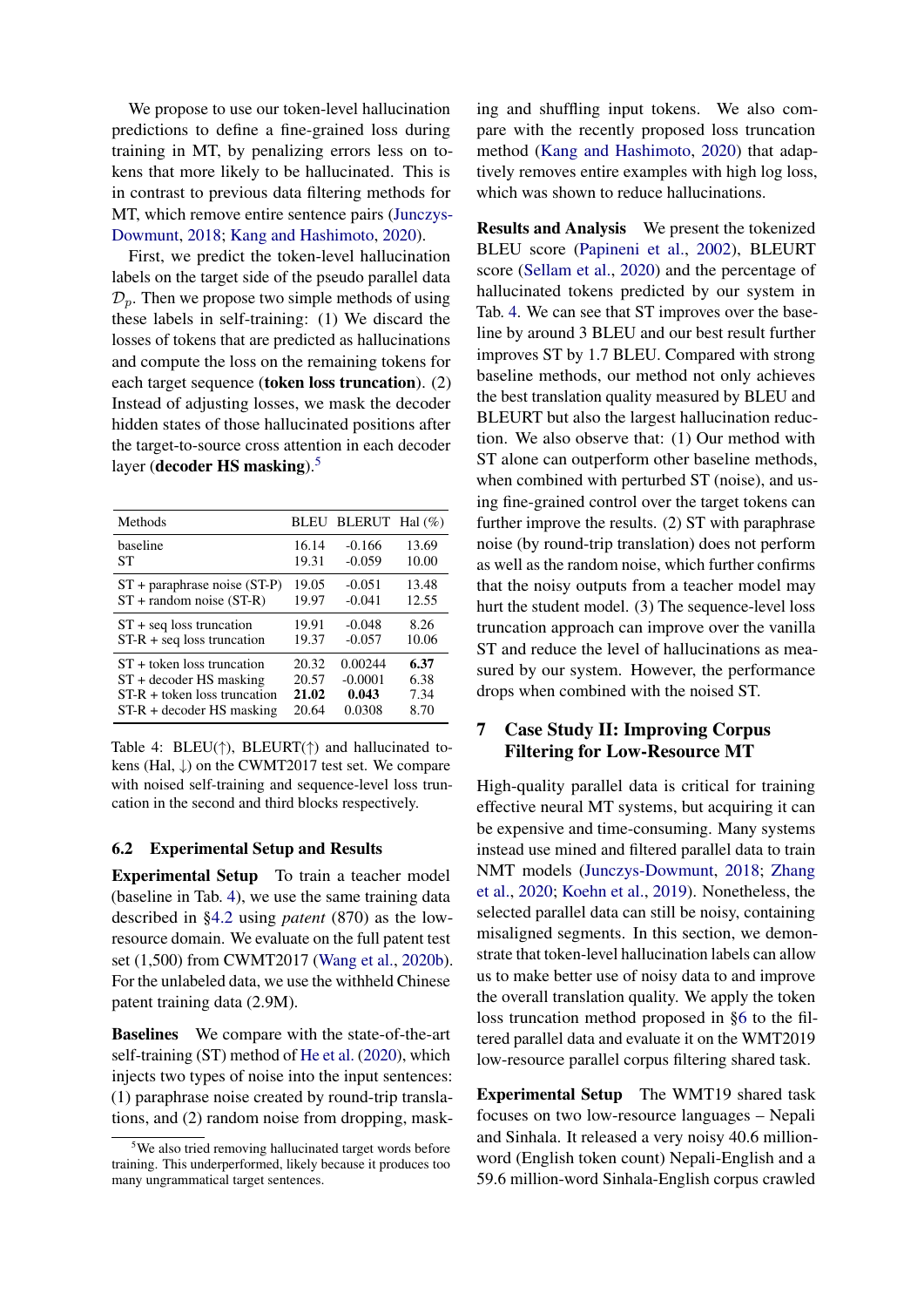<span id="page-8-4"></span>

Figure 6: The BLEU scores of the best submission (FB system) in the WMT19 shared task on parallel noisy corpus filtering and our method (w/ loss trunc) on the Ne-En and Si-En flores test sets.

from the web. Participants were asked to score each sentence pair in the noisy parallel set. Scores were used to subsample sentence pairs amounting to 1 million and 5 million English words, which were used to train an MT system that was evaluated on the test set using SacreBLEU [\(Post,](#page-10-7) [2018\)](#page-10-7). In addition, the shared task also provides additional clean parallel data for Nepali-English (564K), Sinhala-English (646K) and Hindi-English (1.6M), but they can not be used for training the final NMT system.

First, we train a token-level hallucination prediction system with the combined parallel data from all the three language pairs (as Hindi is related to Nepali). Second, we use the scores [\(Chaud](#page-8-3)[hary et al.,](#page-8-3) [2019\)](#page-8-3) that achieve the best overall performance for both language pairs among all the submissions to select the top-scored 1M, 2M, 3M, 4M, 5M, and 10M data (in English tokens) and predict the token-level hallucination labels on the target side. We follow the same setup and use the script provided by the shared task to train the NMT model with the selected subsets. During training, we discard losses of tokens that are predicted as hallucinations and only compute the losses for the remaining tokens. We use the validation and test data from the flores dataset (Guzmán et al.,  $2019$ ) during training and evaluation.

Results and Analysis In Fig. [6,](#page-8-4) we present the BLEU of the best submission (FB system) and our method on the Ne-En and Si-En test sets of the flores dataset. First, with token-level loss truncation, our model achieves the new best results on the flores test set in this shared task for both Ne-En (7.4) and Si-En (8.11). Second, for both language pairs our method further improves the state-of-theart system when varying the training data sizes. Notably, in the extreme case of 10M training data,

which is very noisy, the baseline can not obtain decent BLEU scores for Si-En while our method still achieves reasonable performance (0.14 vs. 5.18). However, for Ne-En data sizes after 2M causes performance of both the baseline and our method to drop significantly, possibly because the dataset contains many pairs of misaligned sentences (the source is not Nepali and the target is not English).

## 8 Conclusions

This work proposed a new task of token-level hallucination detection, created human-annotated benchmark datasets, proposed a method for unsupervised learning of hallucination detectors, and showed that the models can be used to define fine grained losses that improve MT training. We demonstrate the remark performance of the proposed hallucination detection method in several downstream tasks, including word-level quality estimation and noisy neural machine translation. In the future, we hope to create a large-scale pretrained hallucination detector for any dataset or model, and also would extend our method to data-to-text generation scenarios. We are also interested in investigating how to leverage our detection methods to mitigate hallucination problems in conditional sequence generation.

### Acknowledgements

The work in this paper was supported in part by a Facebook SRA Award. We thank the anonymous reviewers for the insightful feedback that helps us improve the paper.

### **References**

- <span id="page-8-1"></span>Antonios Anastasopoulos, Alessandro Cattelan, Zi-Yi Dou, Marcello Federico, Christian Federman, Dmitriy Genzel, Francisco Guzman, Junjie Hu, Mac- ´ duff Hughes, Philipp Koehn, et al. 2020. Tico-19: the translation initiative for covid-19. *arXiv preprint arXiv:2007.01788*.
- <span id="page-8-2"></span>Iz Beltagy, Matthew E Peters, and Arman Cohan. 2020. Longformer: The long-document transformer. *arXiv preprint arXiv:2004.05150*.
- <span id="page-8-0"></span>Tom B Brown, Benjamin Mann, Nick Ryder, Melanie Subbiah, Jared Kaplan, Prafulla Dhariwal, Arvind Neelakantan, Pranav Shyam, Girish Sastry, Amanda Askell, et al. 2020. Language models are few-shot learners. *arXiv preprint arXiv:2005.14165*.
- <span id="page-8-3"></span>Vishrav Chaudhary, Yuqing Tang, Francisco Guzmán, Holger Schwenk, and Philipp Koehn. 2019. Lowresource corpus filtering using multilingual sentence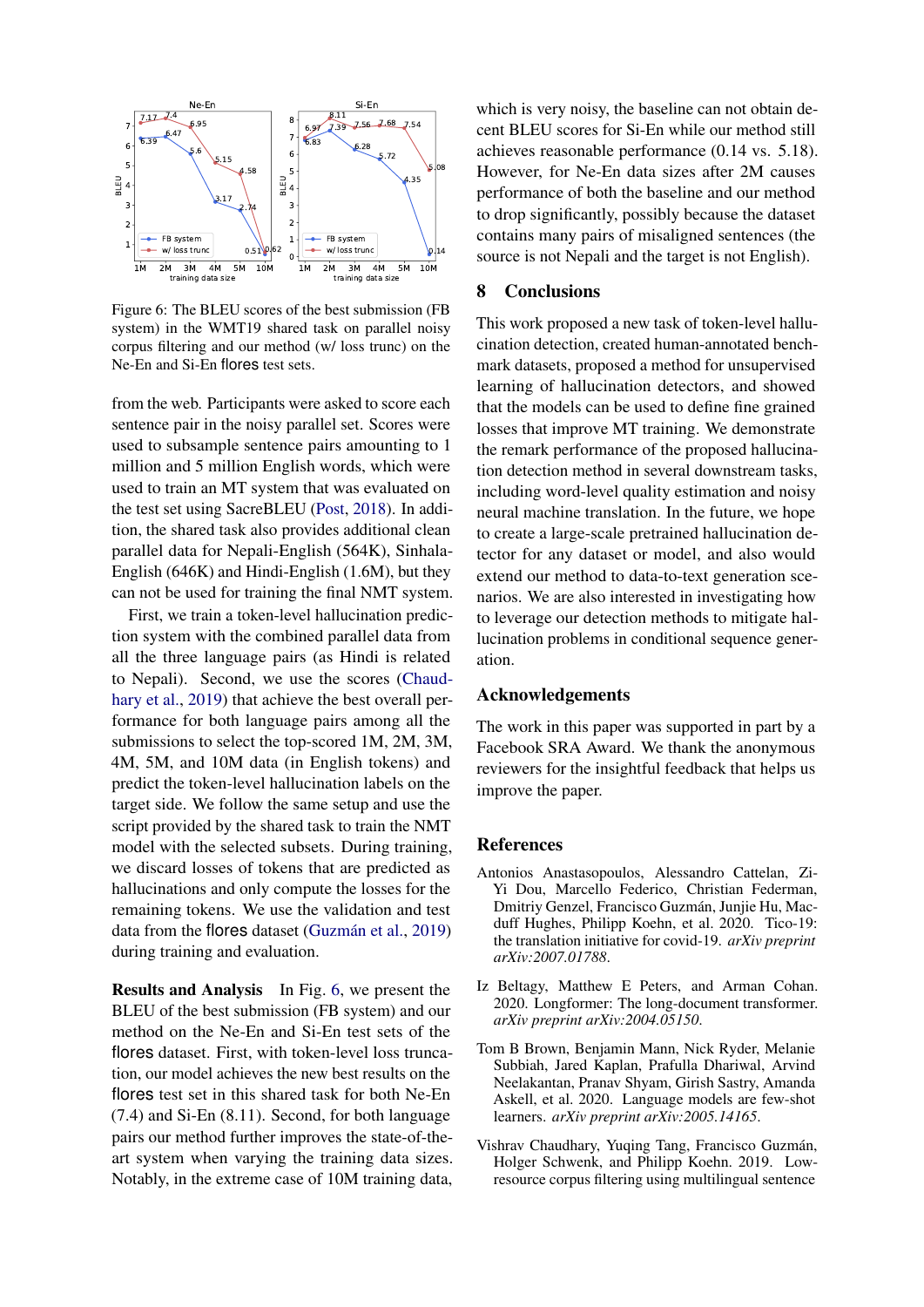embeddings. In *Proceedings of the Fourth Conference on Machine Translation (Volume 3: Shared Task Papers, Day 2)*, pages 261–266.

- <span id="page-9-5"></span>Alexis Conneau, Kartikay Khandelwal, Naman Goyal, Vishrav Chaudhary, Guillaume Wenzek, Francisco Guzman, Edouard Grave, Myle Ott, Luke Zettle- ´ moyer, and Veselin Stoyanov. 2020. [Unsupervised](https://www.aclweb.org/anthology/2020.acl-main.747) [cross-lingual representation learning at scale.](https://www.aclweb.org/anthology/2020.acl-main.747) In *Proceedings of the 58th Annual Meeting of the Association for Computational Linguistics*, Online.
- <span id="page-9-10"></span>Jacob Devlin, Ming-Wei Chang, Kenton Lee, and Kristina Toutanova. 2019. Bert: Pre-training of deep bidirectional transformers for language understanding. In *NAACL-HLT (1)*.
- <span id="page-9-2"></span>Esin Durmus, He He, and Mona Diab. 2020. [FEQA: A](https://www.aclweb.org/anthology/2020.acl-main.454) [question answering evaluation framework for faith](https://www.aclweb.org/anthology/2020.acl-main.454)[fulness assessment in abstractive summarization.](https://www.aclweb.org/anthology/2020.acl-main.454) In *Proceedings of the 58th Annual Meeting of the Association for Computational Linguistics*, Online.
- <span id="page-9-7"></span>Joseph L Fleiss. 1971. Measuring nominal scale agreement among many raters. *Psychological bulletin*, 76(5):378.
- <span id="page-9-3"></span>Erick Fonseca, Lisa Yankovskaya, Andre F. T. Martins, ´ Mark Fishel, and Christian Federmann. 2019. [Find](https://doi.org/10.18653/v1/W19-5401)[ings of the WMT 2019 shared tasks on quality esti](https://doi.org/10.18653/v1/W19-5401)[mation.](https://doi.org/10.18653/v1/W19-5401) In *Proceedings of the Fourth Conference on Machine Translation (Volume 3: Shared Task Papers, Day 2)*, pages 1–10, Florence, Italy. Association for Computational Linguistics.
- <span id="page-9-18"></span>Francisco Guzman, Peng-Jen Chen, Myle Ott, Juan ´ Pino, Guillaume Lample, Philipp Koehn, Vishrav Chaudhary, and Marc'Aurelio Ranzato. 2019. The flores evaluation datasets for low-resource machine translation: Nepali–english and sinhala–english. In *Proceedings of the 2019 Conference on Empirical Methods in Natural Language Processing and the 9th International Joint Conference on Natural Language Processing (EMNLP-IJCNLP)*, pages 6100– 6113.
- <span id="page-9-15"></span>Junxian He, Jiatao Gu, Jiajun Shen, and Marc'Aurelio Ranzato. 2020. Revisiting self-training for neural sequence generation. *aInternational Conference on Learning Representations (ICLR)*.
- <span id="page-9-16"></span>Marcin Junczys-Dowmunt. 2018. Dual conditional cross-entropy filtering of noisy parallel corpora. In *Proceedings of the Third Conference on Machine Translation: Shared Task Papers*, pages 888–895.
- <span id="page-9-17"></span>Daniel Kang and Tatsunori Hashimoto. 2020. [Im](https://www.aclweb.org/anthology/2020.acl-main.66)[proved natural language generation via loss trunca](https://www.aclweb.org/anthology/2020.acl-main.66)[tion.](https://www.aclweb.org/anthology/2020.acl-main.66) In *Proceedings of the 58th Annual Meeting of the Association for Computational Linguistics*, Online.
- <span id="page-9-14"></span>Fabio Kepler, Jonay Trénous, Marcos Treviso, Miguel Vera, and André FT Martins. 2019. Openkiwi: An open source framework for quality estimation. In *Proceedings of the 57th Annual Meeting of the*

*Association for Computational Linguistics: System Demonstrations*, pages 117–122.

- <span id="page-9-9"></span>Yoon Kim and Alexander M Rush. 2016. Sequencelevel knowledge distillation. In *Proceedings of the 2016 Conference on Empirical Methods in Natural Language Processing*, pages 1317–1327.
- <span id="page-9-20"></span>Diederik Kingma and Jimmy Ba. 2014. Adam: A method for stochastic optimization. *arXiv preprint arXiv:1412.6980*.
- <span id="page-9-13"></span>Nikita Kitaev, Łukasz Kaiser, and Anselm Levskaya. 2020. Reformer: The efficient transformer. *arXiv preprint arXiv:2001.04451*.
- <span id="page-9-6"></span>Philipp Koehn, Francisco Guzmán, Vishrav Chaudhary, and Juan Pino. 2019. Findings of the wmt 2019 shared task on parallel corpus filtering for low-resource conditions. In *Proceedings of the Fourth Conference on Machine Translation (Volume 3: Shared Task Papers, Day 2)*, pages 54–72.
- <span id="page-9-11"></span>Philipp Koehn and Rebecca Knowles. 2017. Six challenges for neural machine translation. In *Proceedings of the First Workshop on Neural Machine Translation*, pages 28–39.
- <span id="page-9-0"></span>Samuel Läubli, Rico Sennrich, and Martin Volk. 2018. [Has machine translation achieved human parity? a](https://doi.org/10.18653/v1/D18-1512) [case for document-level evaluation.](https://doi.org/10.18653/v1/D18-1512) In *Proceedings of the 2018 Conference on Empirical Methods in Natural Language Processing*, pages 4791–4796, Brussels, Belgium. Association for Computational Linguistics.
- <span id="page-9-8"></span>Mike Lewis, Yinhan Liu, Naman Goyal, Marjan Ghazvininejad, Abdelrahman Mohamed, Omer Levy, Veselin Stoyanov, and Luke Zettlemoyer. 2020. [BART: Denoising sequence-to-sequence pre](https://www.aclweb.org/anthology/2020.acl-main.703)[training for natural language generation, translation,](https://www.aclweb.org/anthology/2020.acl-main.703) [and comprehension.](https://www.aclweb.org/anthology/2020.acl-main.703) In *Proceedings of the 58th Annual Meeting of the Association for Computational Linguistics*, Online.
- <span id="page-9-1"></span>Chin-Yew Lin and Eduard Hovy. 2004. Rouge: A package for automatic evaluation of summaries. In *Text Summarization Branches Out: Proceedings of the ACL-04 Workshop*, pages 74–81, Barcelona, Spain. Association for Computational Linguistics.
- <span id="page-9-12"></span>Yinhan Liu, Jiatao Gu, Naman Goyal, Xian Li, Sergey Edunov, Marjan Ghazvininejad, Mike Lewis, and Luke Zettlemoyer. 2020. [Multilingual denoising](http://arxiv.org/abs/2001.08210) [pre-training for neural machine translation.](http://arxiv.org/abs/2001.08210)
- <span id="page-9-4"></span>Yinhan Liu, Myle Ott, Naman Goyal, Jingfei Du, Mandar Joshi, Danqi Chen, Omer Levy, Mike Lewis, Luke Zettlemoyer, and Veselin Stoyanov. 2019. Roberta: A robustly optimized bert pretraining approach. *arXiv preprint arXiv:1907.11692*.
- <span id="page-9-19"></span>Ruixuan Luo, Jingjing Xu, Yi Zhang, Xuancheng Ren, and Xu Sun. 2019. [Pkuseg: A toolkit for](https://arxiv.org/abs/1906.11455) [multi-domain chinese word segmentation.](https://arxiv.org/abs/1906.11455) *CoRR*, abs/1906.11455.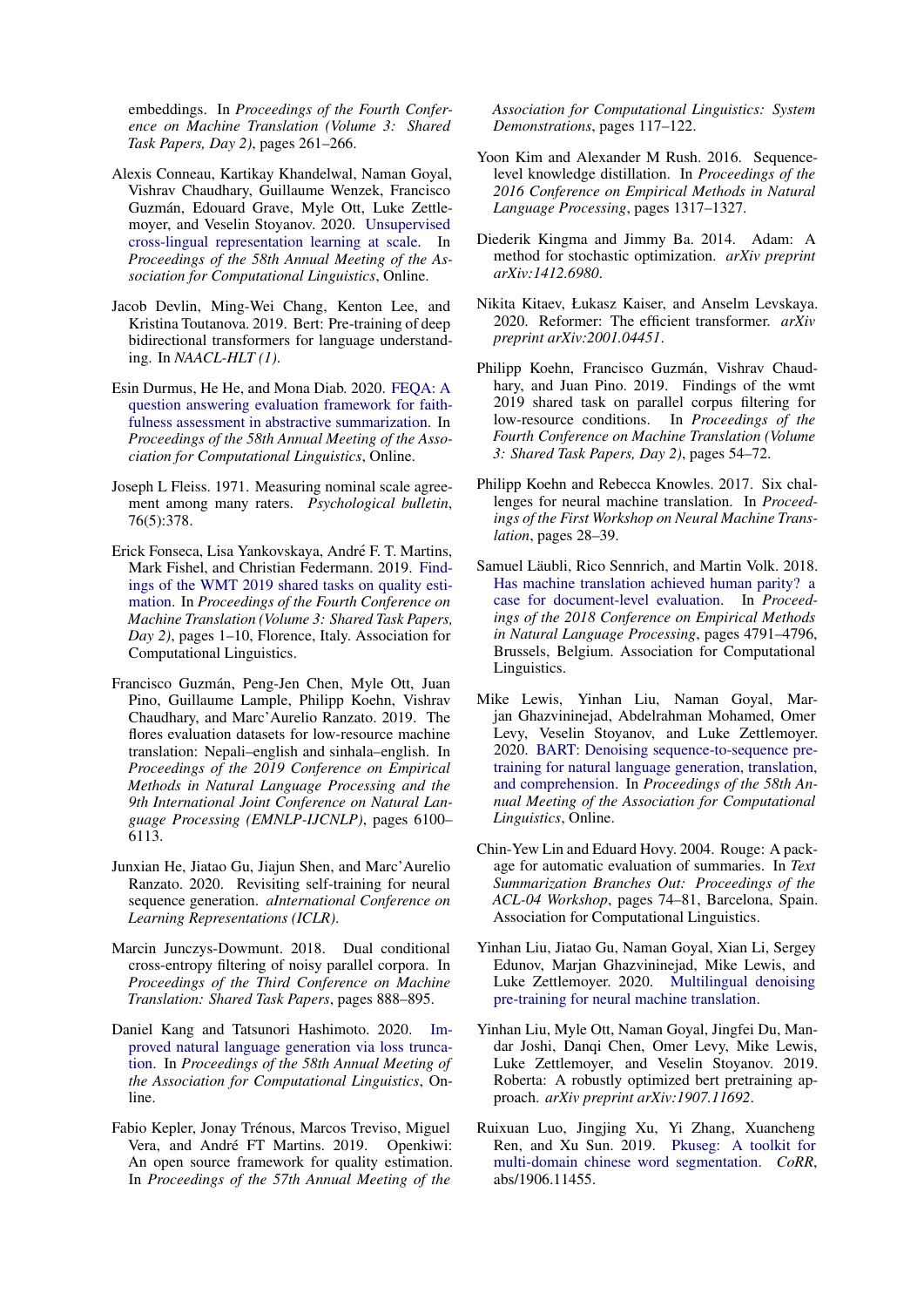- <span id="page-10-3"></span>Gary Marcus and Ernest Davis. 2020. Gpt-3, bloviator: Openai's language generator has no idea what it's talking about. *MIT Technology Review*.
- <span id="page-10-5"></span>Marianna Martindale, Marine Carpuat, Kevin Duh, and Paul McNamee. 2019. Identifying fluently inadequate output in neural and statistical machine translation. In *Proceedings of Machine Translation Summit XVII Volume 1: Research Track*, pages 233–243.
- <span id="page-10-4"></span>Joshua Maynez, Shashi Narayan, Bernd Bohnet, and Ryan Thomas Mcdonald. 2020. On faithfulness and factuality in abstractive summarization. In *Proceedings of the 58th Annual Meeting of the Association for Computational Linguistics*, Online.
- <span id="page-10-19"></span>George A Miller. 1998. *WordNet: An electronic lexical database*. MIT press.
- <span id="page-10-16"></span>Mathias Müller, Annette Rios, and Rico Sennrich. 2019. Domain robustness in neural machine translation. *arXiv preprint arXiv:1911.03109*.
- <span id="page-10-15"></span>Shashi Narayan, Shay B. Cohen, and Mirella Lapata. 2018. Don't give me the details, just the summary! Topic-aware convolutional neural networks for extreme summarization. In *Proceedings of the 2018 Conference on Empirical Methods in Natural Language Processing*, Brussels, Belgium.
- <span id="page-10-17"></span>Myle Ott, Sergey Edunov, Alexei Baevski, Angela Fan, Sam Gross, Nathan Ng, David Grangier, and Michael Auli. 2019. fairseq: A fast, extensible toolkit for sequence modeling. In *Proceedings of NAACL-HLT 2019: Demonstrations*.
- <span id="page-10-6"></span>Kishore Papineni, Salim Roukos, Todd Ward, and Wei-Jing Zhu. 2002. Bleu: a method for automatic evaluation of machine translation. In *ACL 2002*.
- <span id="page-10-7"></span>Matt Post. 2018. [A call for clarity in reporting BLEU](https://www.aclweb.org/anthology/W18-6319) [scores.](https://www.aclweb.org/anthology/W18-6319) In *Proceedings of the Third Conference on Machine Translation: Research Papers*, pages 186– 191, Belgium, Brussels. Association for Computational Linguistics.
- <span id="page-10-0"></span>Ratish Puduppully, Li Dong, and Mirella Lapata. 2019. Data-to-text generation with content selection and planning. In *Proceedings of the AAAI Conference on Artificial Intelligence*, volume 33, pages 6908–6915.
- <span id="page-10-2"></span>Sascha Rothe, Shashi Narayan, and Aliaksei Severyn. 2020. Leveraging pre-trained checkpoints for sequence generation tasks. *Transactions of the Association for Computational Linguistics*, 8:264–280.
- <span id="page-10-18"></span>Masoud Jalili Sabet, Philipp Dufter, and Hinrich Schütze. 2020. Simalign: High quality word alignments without parallel training data using static and contextualized embeddings. *arXiv preprint arXiv:2004.08728*.
- <span id="page-10-13"></span>H Scudder. 1965. Probability of error of some adaptive pattern-recognition machines. *IEEE Transactions on Information Theory*, 11(3):363–371.
- <span id="page-10-14"></span>Abigail See, Peter J Liu, and Christopher D Manning. 2017. Get to the point: Summarization with pointergenerator networks. In *Proceedings of the 55th Annual Meeting of the Association for Computational Linguistics (Volume 1: Long Papers)*, pages 1073– 1083.
- <span id="page-10-21"></span>Thibault Sellam, Dipanjan Das, and Ankur P Parikh. 2020. Bleurt: Learning robust metrics for text generation. In *Proceedings of the 58th Annual Meeting of the Association for Computational Linguistics*, Online.
- <span id="page-10-22"></span>Rico Sennrich, Barry Haddow, and Alexandra Birch. 2016. [Neural machine translation of rare words](https://doi.org/10.18653/v1/P16-1162) [with subword units.](https://doi.org/10.18653/v1/P16-1162) In *Proceedings of the 54th Annual Meeting of the Association for Computational Linguistics (Volume 1: Long Papers)*, pages 1715– 1725, Berlin, Germany. Association for Computational Linguistics.
- <span id="page-10-10"></span>Lucia Specia, Frédéric Blain, Varvara Logacheva, Ramón Astudillo, and André Martins. 2018. Findings of the wmt 2018 shared task on quality estimation. Association for Computational Linguistics.
- <span id="page-10-12"></span>Lucia Specia, Frédéric Blain, Marina Fomicheva, Erick Fonseca, Vishrav Chaudhary, Francisco Guzm $\tilde{A}$ <sub>i</sub>n, and Andr $\tilde{A}$ © F. T. Martins. 2020. [Find](https://www.aclweb.org/anthology/2020.wmt-1.79)[ings of the wmt 2020 shared task on quality estima](https://www.aclweb.org/anthology/2020.wmt-1.79)[tion.](https://www.aclweb.org/anthology/2020.wmt-1.79) In *Proceedings of the Fifth Conference on Machine Translation*, pages 743–764, Online. Association for Computational Linguistics.
- <span id="page-10-11"></span>Lucia Specia, Najeh Hajlaoui, Catalina Hallett, and Wilker Aziz. 2011. Predicting machine translation adequacy. In *Machine Translation Summit*, volume 13, pages 19–23.
- <span id="page-10-8"></span>Ran Tian, Shashi Narayan, Thibault Sellam, and Ankur P Parikh. 2019. Sticking to the facts: Confident decoding for faithful data-to-text generation. *arXiv preprint arXiv:1910.08684*.
- <span id="page-10-20"></span>Kristina Toutanova, Dan Klein, Christopher D Manning, and Yoram Singer. 2003. Feature-rich part-ofspeech tagging with a cyclic dependency network. In *Proceedings of the 2003 conference of the North American chapter of the association for computational linguistics on human language technologyvolume 1*, pages 173–180. Association for Computational Linguistics.
- <span id="page-10-1"></span>Ashish Vaswani, Noam Shazeer, Niki Parmar, Jakob Uszkoreit, Llion Jones, Aidan N Gomez, Łukasz Kaiser, and Illia Polosukhin. 2017. Attention is all you need. In *Advances in neural information processing systems*, pages 5998–6008.
- <span id="page-10-9"></span>Alex Wang, Kyunghyun Cho, and Mike Lewis. 2020a. [Asking and answering questions to evaluate the fac](https://www.aclweb.org/anthology/2020.acl-main.450)[tual consistency of summaries.](https://www.aclweb.org/anthology/2020.acl-main.450) In *Proceedings of the 58th Annual Meeting of the Association for Computational Linguistics*, Online.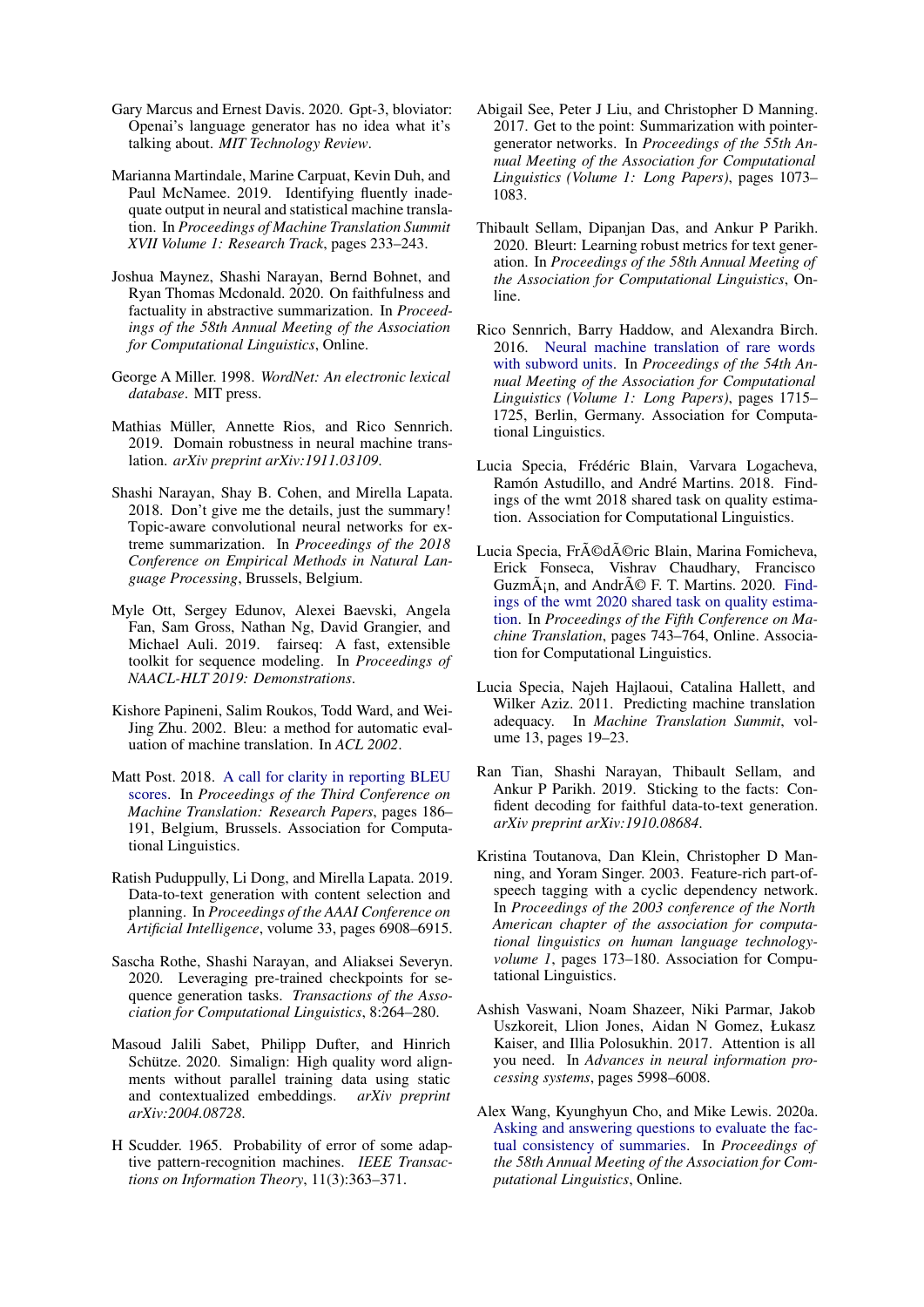- <span id="page-11-3"></span>Chaojun Wang and Rico Sennrich. 2020. [On exposure](https://www.aclweb.org/anthology/2020.acl-main.326) [bias, hallucination and domain shift in neural ma](https://www.aclweb.org/anthology/2020.acl-main.326)[chine translation.](https://www.aclweb.org/anthology/2020.acl-main.326) In *Proceedings of the 58th Annual Meeting of the Association for Computational Linguistics*, Online.
- <span id="page-11-4"></span>Yong Wang, Longyue Wang, Shuming Shi, Victor OK Li, and Zhaopeng Tu. 2020b. Go from the general to the particular: Multi-domain translation with domain transformation networks. In *Thirty-Fourth AAAI Conference on Artificial Intelligence (AAAI)*, New York, USA.
- <span id="page-11-1"></span>Sean Welleck, Ilia Kulikov, Stephen Roller, Emily Dinan, Kyunghyun Cho, and Jason Weston. 2019. Neural text generation with unlikelihood training. In *International Conference on Learning Representations*.
- <span id="page-11-0"></span>Yonghui Wu, Mike Schuster, Zhifeng Chen, Quoc V Le, Mohammad Norouzi, Wolfgang Macherey, Maxim Krikun, Yuan Cao, Qin Gao, Klaus Macherey, et al. 2016. Google's neural machine translation system: Bridging the gap between human and machine translation. *arXiv preprint arXiv:1609.08144*.
- <span id="page-11-6"></span>Boliang Zhang, Ajay Nagesh, and Kevin Knight. 2020. Parallel corpus filtering via pre-trained language models. *arXiv preprint arXiv:2005.06166*.
- <span id="page-11-2"></span>Tianyi Zhang, Varsha Kishore, Felix Wu, Kilian Q Weinberger, and Yoav Artzi. 2019. Bertscore: Evaluating text generation with bert. In *International Conference on Learning Representations*.
- <span id="page-11-7"></span>Ming Zhong, Pengfei Liu, Yiran Chen, Danqing Wang, Xipeng Qiu, and Xuanjing Huang. 2020. Extractive summarization as text matching. In *Proceedings of the 58th Annual Meeting of the Association for Computational Linguistics*, Online.
- <span id="page-11-5"></span>Chunting Zhou, Xuezhe Ma, Di Wang, and Graham Neubig. 2019. [Density matching for bilingual word](https://arxiv.org/abs/1904.02343) [embedding.](https://arxiv.org/abs/1904.02343) In *Meeting of the North American Chapter of the Association for Computational Linguistics (NAACL)*, Minneapolis, USA.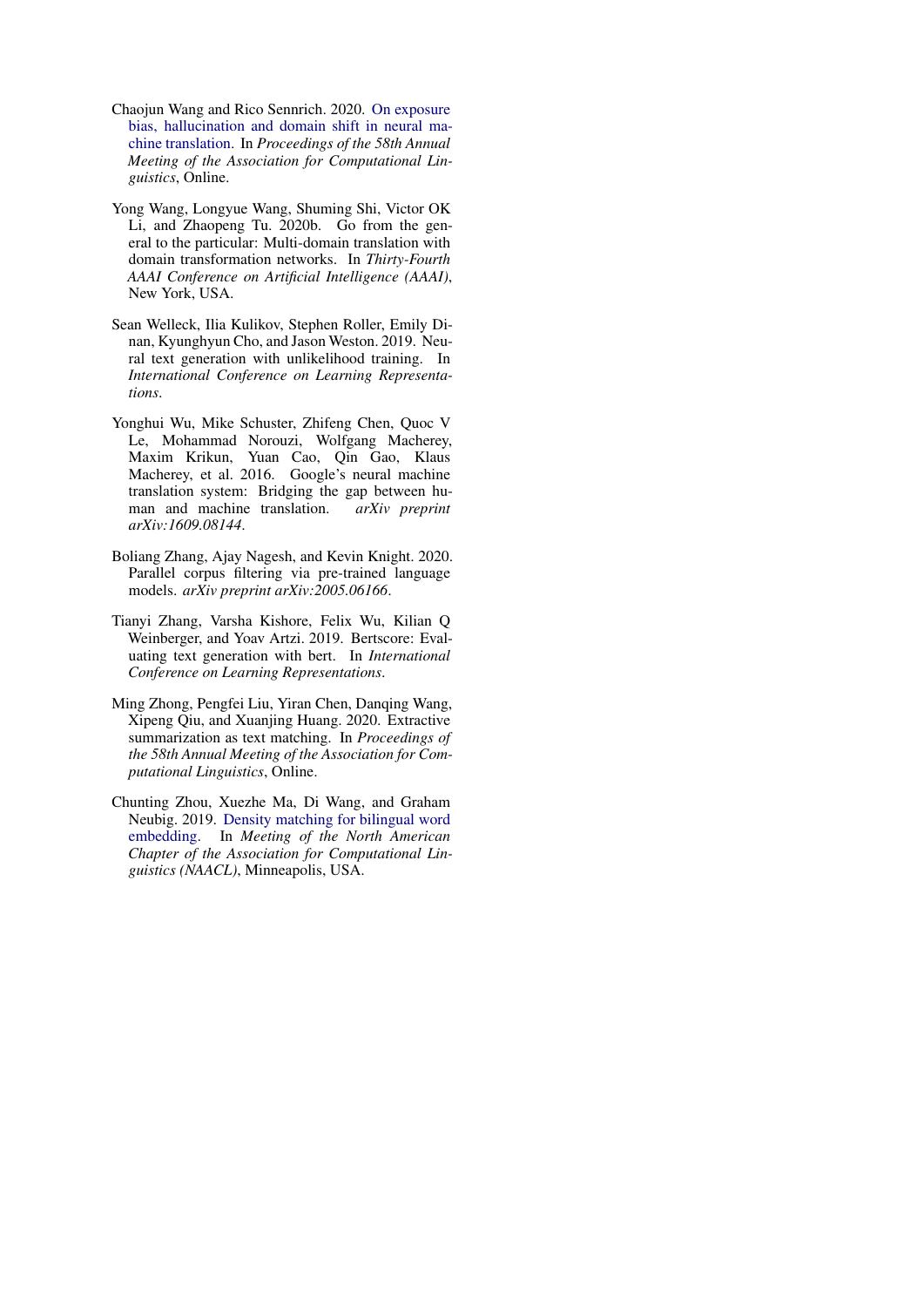### <span id="page-12-0"></span>A Human Evaluations

Setup We asked three bilingual speakers to annotate the Chinese-to-English evaluation set  $\mathcal{D}_{eval}$ , which is composed of 150 sentences from the test set of Zh-En multi-domain dataset [\(Wang](#page-11-4) [et al.,](#page-11-4) [2020b\)](#page-11-4), and 100 sentences from the COVID-19 translation benchmark dataset [\(Anastasopou](#page-8-1)[los et al.,](#page-8-1) [2020\)](#page-8-1) – TICO. TICO contains 6 finegrained domains including *Wikisource, Wikivoyage, Wikinews, CMU, PubMed* and *Wikipedia*. we randomly sample 25 examples from each of the four domains – Wikisource, Wikinews, CMU and PubMed, use these 100 samples for evaluation. We train two varieties of models: a standard base Transformer Seq2Seq model and a model that finetunes the MBART [\(Liu et al.,](#page-9-12) [2020\)](#page-9-12) model on the training data from  $\mathcal{D}_{train}$ . In the human evaluation, three bilingual annotators were presented the Chinese source sentence, the English reference sentence and the MT model generation.

Annotation Guidelines and Process We conducted the pilot study and practice sessions with annotators before annotating the final blind test set  $\mathcal{D}_{eval}$ . The pilot study was performed on a different evaluation set and we performed analysis on them. Then we conducted an education session with evaluators to make sure that they can fully understand and follow the guidelines. We find that it is important to define a clear workflow for annotators to execute. In the final evaluation, we ask each annotator to read the tokens in the sentence carefully and check if they can be supported by the source sentence in the following order:

(1) If there are tokens (or the entire sentence) that cannot be supported by the source, label all the span(s) with color and mark the sentence as a hallucinated one;

(2) If the annotator can not understand the entire translation, mark the sentence as incomprehensible;

(3) If all the tokens in the translation can be entailed from the source, mark the sentence as a faithful one.

We shuffled the order of sentences so that annotators did not know which translation model was used (TranS2S or MBART). Besides, we made out the following guidelines to help annotators identify hallucinated spans and distinguish bad translations from hallucinated ones: (1) If a machine generation contains hallucinations, we ask annotators to minimally mask spans of words as hallucinations such

that deleting these spans or replacing these spans with other words can dehallucinate the generation (make the generation a faithful one to the source input). For example, if  $T =$  "John likes Mary, but Mary does not like John." and  $G =$ "John likes Mary, and Mary likes John.", "and" and "likes" in the latter part of  $G$  should be marked as hallucinations. (2) We ask annotators not to consider the domain of sentences when marking hallucinations. For examples, if S="今天我的胸部非常痛。" (Chinese),  $T = "My chest)$  hurts badly today." and  $G = "My breast hurt badly today."$ , in this case, both the reference  $T$  and the MT  $G$  are valid translations of the source sentence because the word "胸部" in the source is a polysemy. Without considering the domain that sentences come from, the generation is a faithful one. (3) We ask annotators not to be "harsh", e.g. if a capitalized word in the reference is lowercased in the translation, we ask them not to mark it as hallucination under the rule that hallucinations should only be considered by the meaning of words and whether they are faithful to the source, instead of the surface form.

Note that annotations are performed on the raw sentences, i.e. punctuation marks can also be labeled as hallucinations along with the span and we did not apply special treatments to them. At test time, the model outputs are compared against the raw form of sentences, and model predictions on subwords are converted to labels on the raw sentences. Besides, based on our guidelines, the annotated span of hallucination words may also contain prepositions and other stop words.

Post-processing: We dropped all the translations that were labeled as incomprehensible (15 for TranS2S and 3 for MBART). To aggregate annotations from the three annotators, we assign the label to each token by majority voting, i.e. the label that two or more annotators agree on. We also aggregate the evaluation data from [Maynez et al.](#page-10-4) [\(2020\)](#page-10-4) in the same manner to produce our own test set for abstract text summarization.

## <span id="page-12-1"></span>B Training of NMT models

Tokenization For TranS2S, we first segment the Chinese corpus with a Chinese word segmentation tool [\(Luo et al.,](#page-9-19) [2019\)](#page-9-19), then we learn separate BPE vocabularies with 32k merge operations [\(Sennrich](#page-10-22) [et al.,](#page-10-22) [2016\)](#page-10-22) over the source (Zh) and the tokenized target (En) corpus respectively. For MBART, we directly apply the contained sentence-piece dic-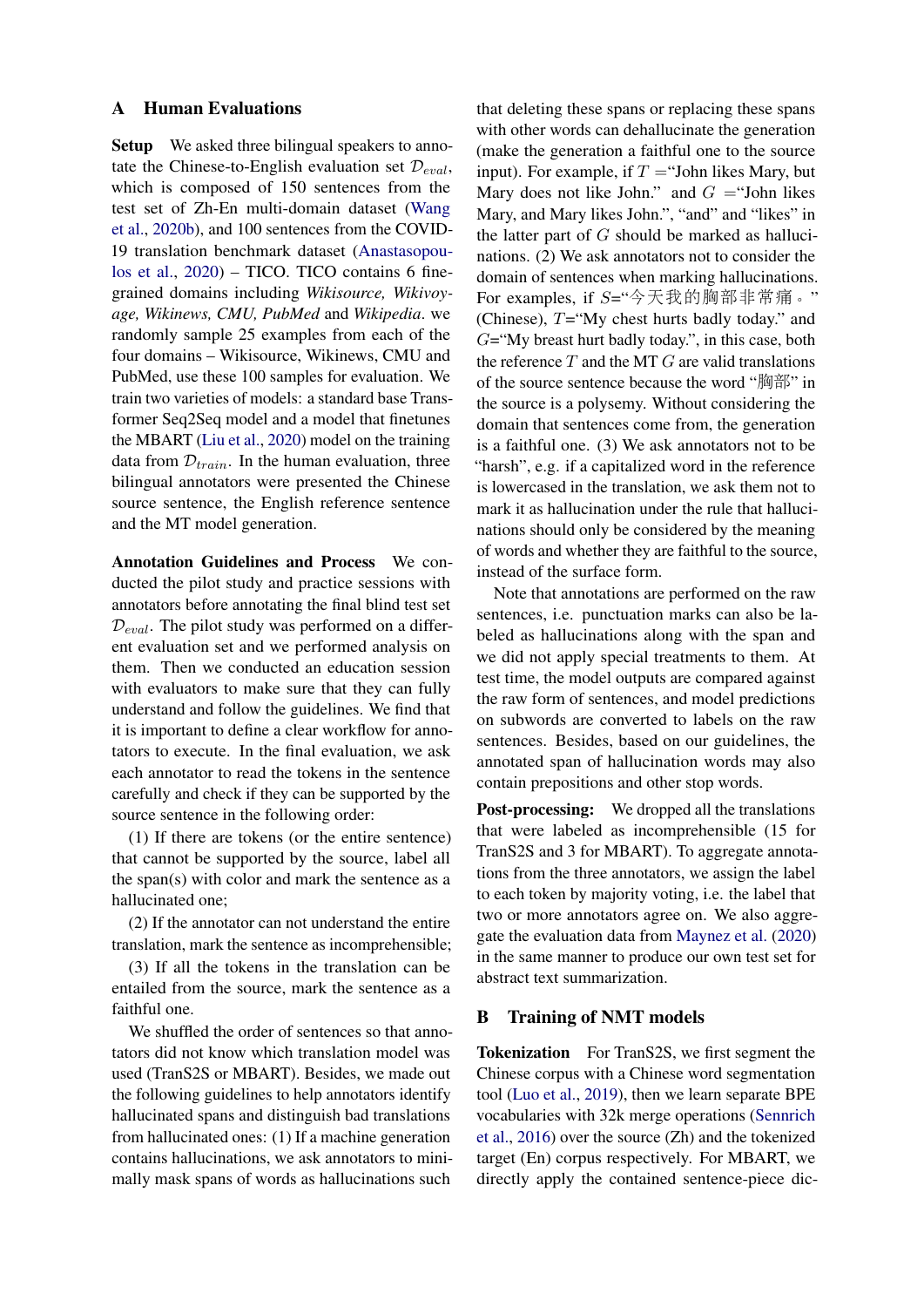<span id="page-13-0"></span>

| <b>Models</b>  | <b>Fleiss' Kappa</b><br><b>Sent</b><br>Token |      |
|----------------|----------------------------------------------|------|
| MТ             |                                              |      |
| TranS2S        | 0.58                                         | 0.72 |
| <b>MBART</b>   | 0.54                                         | 0.62 |
| <b>XSum</b>    |                                              |      |
| PtGen          | 0.81                                         |      |
| TConvS2S       | 0.83                                         |      |
| TranS2S        | 0.79                                         |      |
| <b>BERTS2S</b> | 0.79                                         |      |

Table 5: Fleiss's Kappa scores (↑): agreements on token-level hallucination labels or sentence-level (sent) ratings among different annotators. The token-level agreements for XSUM are computed on the released annotations by [Maynez et al.](#page-10-4) [\(2020\)](#page-10-4).

tionary in the finetuned model to the raw data of Chinese and English corpus.

Model We use the implementation of Transformer from fairseq [\(Ott et al.,](#page-10-17) [2019\)](#page-10-17). Following the notations used in fairseq, we use a base transformer model for TranS2S and a large tranasformer model for MBART.

**Training and Decoding** For TranS2S, we apply the standard hyperparameters reported in the example of fairseq. We use the Adam optimizer [\(Kingma](#page-9-20) [and Ba,](#page-9-20) [2014\)](#page-9-20) using  $\beta_1 = 0.9, \beta_2 = 0.98, \epsilon =$  $1e - 8$ . The learning rate is scheduled using inverse sqrt with a maximum learning rate 0.0005 and 4000 warmup steps. We set the label smoothing as 0.1. We apply dropout of 0.1 and select the best model with validation BLEU scores. We run the model on 8 GPUs for 300, 000 updates with an effective batch size of around 64, 000 tokens. When finetuning MBART, we use learning rate of 3e-5, and use polynomial decay for learning rate scheduling with warmup updates of 3,000. The effective batch size is 16,384. Dropout is set to be 0.3 and the attention dropout rate is 0.1. The label smoothing is set to be 0.2. We finetune MBart for 60,000 updates. We decode outputs with beam-search and beam size of 5.

# <span id="page-13-1"></span>C Experimental Details for Token-level Hallucination Prediction

Subword Tokenization Depending on the pretrained model (Roberta / XLM-Roberta) we finetune on, we apply corresponding subword segmentation to the synthetic data set  $(S, T, T')$  and calculate the edit-distance between the  $T$  and  $T'$  at the subword level. At evaluation time, the model predicts the hallucination labels for each subword

<span id="page-13-3"></span>

| Input to $\mathcal{N}(\cdot)$ | <b>Precision Recall</b> |             | F1 |
|-------------------------------|-------------------------|-------------|----|
| MТ                            |                         |             |    |
| raw                           | 58.35                   | 70.12 63.70 |    |
| TranS2S distill               | 64.27                   | 67.30 65.75 |    |
| Summarization                 |                         |             |    |
| raw                           | 57.02                   | 67.23 61.70 |    |
| Extractive distill            | 54.10                   | 36.45 43.55 |    |
| Abstractive distill           | 57.33                   | 28.59 38.16 |    |

Table 6: Performance on the TranS2S benchmark from MT and summarization by using different data as the input to the noised function  $\mathcal{N}(\cdot)$ . "raw" refers to the original targets in the training data.

in the sentence, thus we predict a word to be a hallucination word if any subword of it is predicted as a hallucinated one.

Synthetic data generation There are a couple of hyperparameters of noised functions in the BART implementation [\(Ott et al.,](#page-10-17) [2019\)](#page-10-17). The main noised functions include (1) random masking, (2) random replacement, (3) random insertion of masks. We found that random masking and random replacement are the two key factors affecting the generated sentences and we have provided their settings in the main paper. We apply a random insertion masks rate of 0.2 for all settings. In addition, the noise functions are applied to words instead of spans in our setting.

Finetuning For MT, we finetune a large XLM-Roberta [\(Conneau et al.,](#page-9-5) [2020\)](#page-9-5) released in fairseq [\(Ott et al.,](#page-10-17) [2019\)](#page-10-17). For summarization, we finetune a large Roberta [\(Ott et al.,](#page-10-17) [2019\)](#page-10-17) on the synthetic data where we truncate articles that exceed 512 tokens (allowed by the Roberta) to be 512. For both models, we use the Adam optimizer [\(Kingma](#page-9-20) [and Ba,](#page-9-20) [2014\)](#page-9-20) with  $\beta_1 = 0.9, \beta_2 = 0.98, \epsilon =$  $1e - 6$  and weight decay of 0.1. We set the masking probability to be 0.35 for the  $\mathcal{L}_{mlm}$  loss. The dropout and attention dropout rates are set to be 0.1. We adopt polynomial decay for learning rate scheduling with learning rate of 2e-5.

<span id="page-13-2"></span>

Figure 7: Performance on the TranS2S outputs from MT and summarization by varying the token dropout rate of in the reference at training time.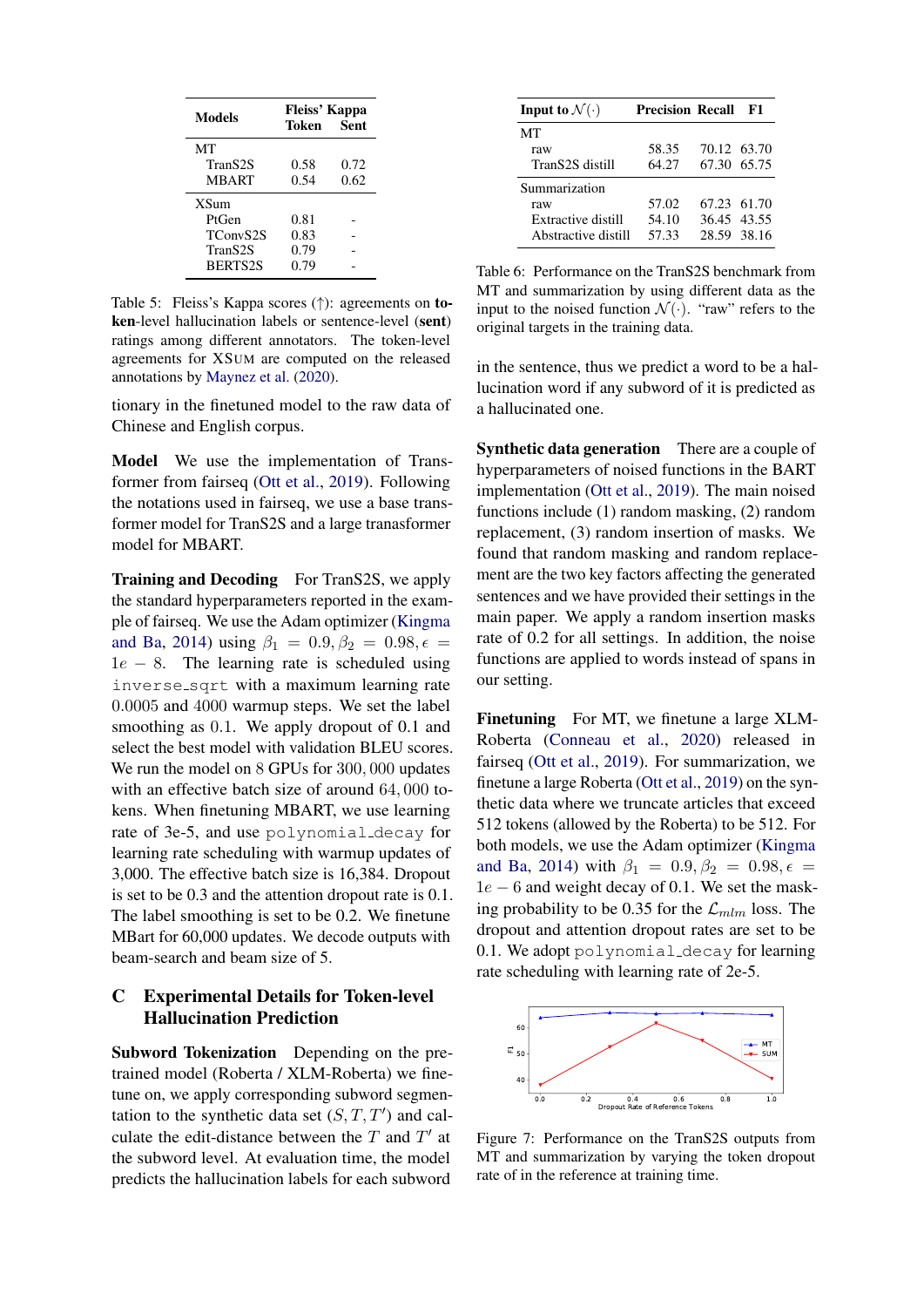<span id="page-14-2"></span>

Figure 8: Analysis of part-of-speech tags and within-group percentage of hallucinations for MT (left) and summarization (right).

<span id="page-14-1"></span>

| <b>Methods</b>                              | TranS <sub>2S</sub>                                                                                | <b>MBART</b>                              |
|---------------------------------------------|----------------------------------------------------------------------------------------------------|-------------------------------------------|
| Alignment<br>Overlap-based<br>Synonym-based | (18.90, 66.82, 29.47)<br>(7.02, 13.10, 9.14)                                                       | (5.63, 42.09, 9.93)<br>(1.98, 8.97, 3.24) |
| Ours $(w/o \nref)$<br>Ours $(w/\text{ref})$ | $(64.27, 67.30, 65.75)$ $(49.56, 36.32, 41.92)$<br>$(59.92, 74.27, 66.08)$ $(43.13, 53.63, 46.81)$ |                                           |

Table 7: Triplets represent (Precision, Recall, F1 (x100)) of hallucination labels on the outputs of different systems from a MT task ([§4.2\)](#page-3-0). The first block are baseline methods and the second block are our results. We highlight the best results without using reference.

<span id="page-14-3"></span>

| <b>Source</b><br>Reference<br><b>Generation</b>        | 信息组被称作页面数据。<br>the set of information is called page data.<br>the foreign[1] $mix[1]$ is called the page<br>data.               |
|--------------------------------------------------------|---------------------------------------------------------------------------------------------------------------------------------|
| Source<br>Reference<br><b>Generation</b>               | 金属线对应于第一电阻器。<br>the metal lines correspond to first resis-<br>tors.<br>the wire corresponds with the first capi-<br>tal $[1]$ . |
| <b>Source</b><br><b>Reference</b><br><b>Generation</b> | 驱动样本流过液流通路;<br>driving samples to flow through a flow<br>channel:<br>driving samples pass the flow of peo-<br>$ple[1]$ ;        |

Table 8: Examples of partially hallucinated outputs from the teacher MT model used in self-training and the hallucinated labels predicted by our system. We only highlight words with hallucination labels with [1].

## <span id="page-14-0"></span>D Ablation Studies

Effects of including reference at training time Recall that we concatenate the source, reference and machine generation together as the input when learning hallucination predictions (Sec. [3.2\)](#page-3-1). In Fig[.7,](#page-13-2) we vary the dropout rate of tokens in the reference at training time and evaluate the models on the outputs from the TranS2S model for both tasks, where dropout rate of 1.0 indicates that we do not include the reference at all. First, different dropout rates do not signficinatly affect performance for MT, this is likely because we use the paraphrased target when creating the synthetic data instead of

the reference sentences. Thus, the "hallucinated" sentences  $D'$  from BART do not resemble the reference  $T$  as closely as  $T'$ , and the model will not learn spurious correlations between the  $T$  and  $D'$ . Second, for summarization we see that applying word dropout is crucial since we have used the reference more directly for generating synthetic data. On the other hand, if reference is removed at learning time (dropout  $= 1.0$ ), the resulted model performs poorly, which shows that including reference at training time also has positive effects.

Effects of paraphrased data We investigate the effects of using paraphrased data in Tab. [6,](#page-13-3) where we apply the noise functions to different forms of targets when generating synthetic data. For MT, we create paraphrased targets via knowledge distillation [\(Kim and Rush,](#page-9-9) [2016\)](#page-9-9) where we use the output from TranS2S conditioned on the source sentence in the bi-text corpus as the paraphrased target. We can see that with distillation data for synthetic data generation, the model achieves better results compared to using the references. However, note that we need to choose a proper word dropout rate when using the reference-based synthetic data as discussed above. For abstractive summarization, we create paraphrased data out of an abstractive and an extractive summarization systems respectively. We finetune BART on the bi-text of XSUM and create distillation data from this finetuned abstractive model. For the extractive system, we use the recent proposed MatchSum [\(Zhong et al.,](#page-11-7) [2020\)](#page-11-7) as the distillation model. We see a significant drop in the performance for both of the variants. This likely due to the fact that: (1) it has been shown that abstractive summarization systems are prone to hallucinate contents themselves [\(Maynez et al.,](#page-10-4) [2020\)](#page-10-4), thus we are not able to create reliable pseudo labels based on the generated summaries, and (2) the extractive system generates summaries out of the input article which diverge from the actual abstractive summaries we evaluate on, and the model cannot generalize well under such data shift.